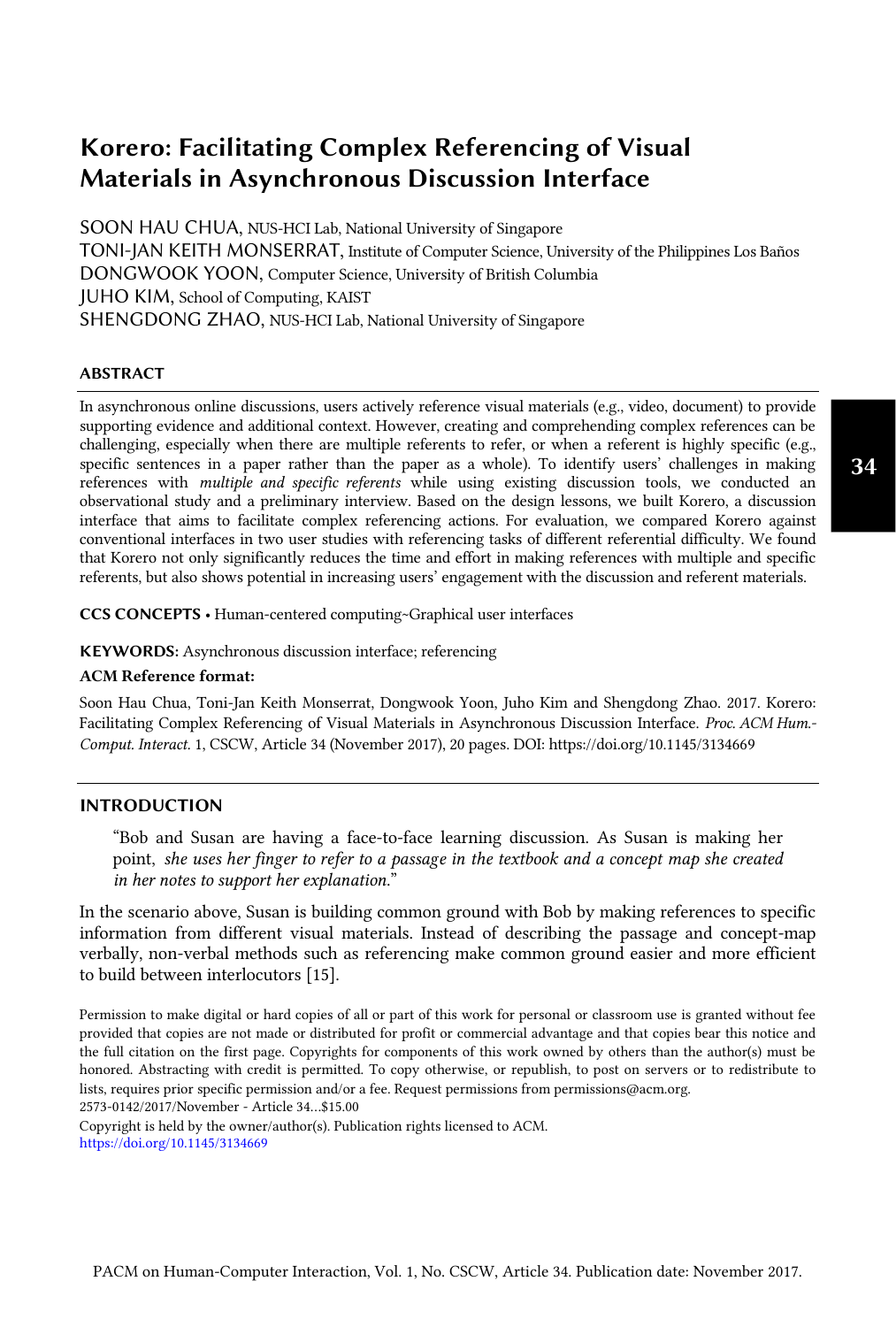Recent trends have suggested that the scenario above is becoming more prevalent in computerbased discussions. As online learning platforms attract millions of people to learn together at on a global scale, asynchronous online discussions have become an important part of the overall experience [10]. At the same time, there is an increasing number of people who prefer learning by connecting knowledge from different materials on the web instead of relying on a single source [30]. In a recent study, students were found to refer multiple learning elements in a collaborative learning activity that involved asynchronous discussion [36]. The confluence of these two trends suggests that the effectiveness of an online knowledge-building discourse can be influenced by users' ability to make references to information from multiple visual materials in the discussion interface [1,6].

Common tools for asynchronous discussion include threaded forums and anchored discussion interfaces (ADI), which allow annotating and referencing visual material with comments on the side [4,13]. However, their capacity to facilitate complex referencing, such as the scenario mentioned earlier, has not been directly studied. To observe how users create complex references using these interfaces, we conducted an observational study. We learned that existing interfaces provide limited support for complex referencing needs, especially those involving *multiple* (e.g., linking various external materials) and *specific* (e.g., a particular passage in a document) referents<sup>1</sup>. In threaded forums, the hyperlinking and embedding functionalities require more writing effort and can make discussion posts longer while referring specific objects in visual materials. On the other hand, ADI only allows one object in the material to be anchored for each thread, and one material to be collocated in the interface. Referring more than one object or material in ADI requires manually conceiving additional deixes (words that point to a referent) for each additional referent, which can be cumbersome for the users. These referencing needs are also supported by an interview study conducted with learners experienced in online discussions. In this study, we discovered that there exists a greater need of more visual context along with increased use of external resources during the discussion.

From these qualitative inquiries, we derived three design requirements that drive our iterative design process. The requirements inform three key referencing actions that should be supported by asynchronous discussion interface: 1) Specify referents of varying granularities in visual materials with minimum deixes 2) View referents alongside discussion in the UI and 3) Visualize all the referents and choose which to focus on. We designed and built Korero, an asynchronous discussion interface with two novel UI components,namely, contextual activity window and on-demand widget with two action views. In this manner, Korero provides the necessary visual space and awareness to facilitate complex referencing actions.

To test the efficacy of Korero against conventional forum and ADI, we conducted two lab studies to evaluate two key aspects of referencing: establishing and comprehending references with four referencing tasks of different referential difficulty [6,19]. The findings suggest that Korero is significantly less cumbersome and requires less time and effort than the forum and ADI to create and comprehend references with multiple and/or specific referents. As Korero provides better awareness and visualization of the referents in the discussion, participants felt that it could potentially increase their engagement in the discussion as well as the visual materials being referred.

We believe the lessons from this research will have rich implications on future work intending to support expressive referencing of visual materials in other applications and usage contexts.

This paper makes the following contributions:

 $\overline{a}$ 

 A preliminary investigation that observed how users make complex references to visual materials with existing interfaces, and the challenges they face.

<sup>1</sup> In this paper, we define referents as the objects being referred. As we focus on visual materials such as documents and videos [11], a referent can be the entire material, or any unit of visual information in it.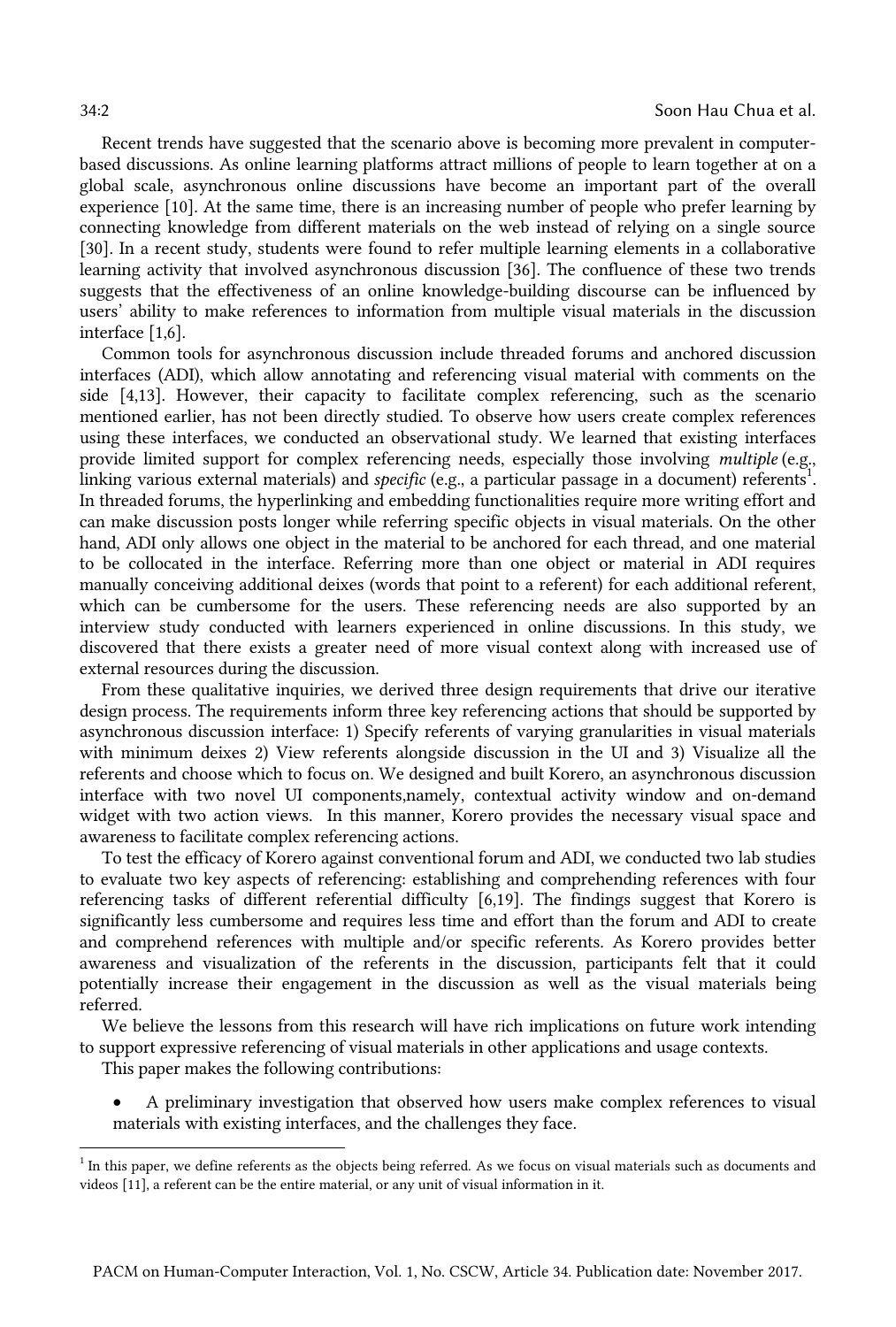- An interface prototype designed and implemented to facilitate complex referencing actions identified in the design requirements.
- A two-study evaluation of our prototype that showed a significant reduction in cumbersomeness as well as the time and effort required to establish and comprehend complex references when compared to existing interfaces.

## **BACKGROUND AND RELATED WORK**

We first review frameworks on making references and building common ground to understand the underlying affordances and behaviors, followed by related work on asynchronous discussion interfaces.

### **Referring Visual Information to Build Common Ground**

Building common ground is an essential activity to improve the efficiency of communication [5]. In a collaborative learning scenario, good common ground facilitates the knowledge building process and improves the understanding of the materials at hand [1]. Common ground can be built verbally or non-verbally [15]. Non-verbal methods, which include gesturing (e.g., pointing), artifacts and spaces, make grounding more efficient by reducing verbal effort and its associated complexity [15]. As people tend to spend the least amount of effort to convey their messages [5], the ability to leverage non-verbal communication becomes crucial.

This paper investigates one non-verbal aspect of building common ground: making references to visual information (see footnote 1 on page 2) [15,22]. The difficulty of making references is contingent on the complexity of the referencing task and the medium of communication [19,22]. There are two general dimensions to referential complexity: codability and discriminability [19]. Codability refers to the linguistic expressivity of the referents, while discriminability refers to the difficulty in which the referent(s) can be differentiated from other visual targets in the referencing context [19]. For example, in a face-to-face setting, we use pointing gestures in shared visual spaces to make references to visual information that is difficult to express with words, such as a *specific* passage in a book (codability), as well as refer to *multiple* target (discriminability). In the example above, a *specific* passage in a book can be pointed out directly instead of having to describe its location and characteristics verbally, and *multiple pointings* can be done to refer various passages in the same book (or different books) to differentiate them from other passages.

A large body of work has studied remote gestures [12,20,21] and awareness widgets [9,15] in different computer-supported cooperative work contexts, including authoring [9,24,32,33], groupware [12,16,17] and many others. In this paper, we focus on facilitating referencing tasks with *multiple* and *specific* referents in the asynchronous discussion context.

#### **Asynchronous Discussion Interfaces that Support Grounding and Referencing**

Threaded forums and ADI are two main interfaces commonly used to facilitate asynchronous learning discussions [4,18,26]. Originated from newsgroups, threaded forums have evolved from text-only discussion to hyperlinking of external URLs and embedding of materials (e.g., images and programming code [35]) directly in a discussion post, making grounding and referencing easier to achieve.

ADI adopts the document annotation model by anchoring discussions onto the side of a learning material within the same interface. With ADI, the user can start a discussion by leaving a comment on a specific part of the material. This design allows users to get an awareness of the learning material collocated in the UI while also being able to refer to a specific part of the same material. Discussions on ADI were also found to be more sustained and on-topic in different e-learning contexts [4,8,18,36]. However, some studies found that users prefer forum over ADI for high-level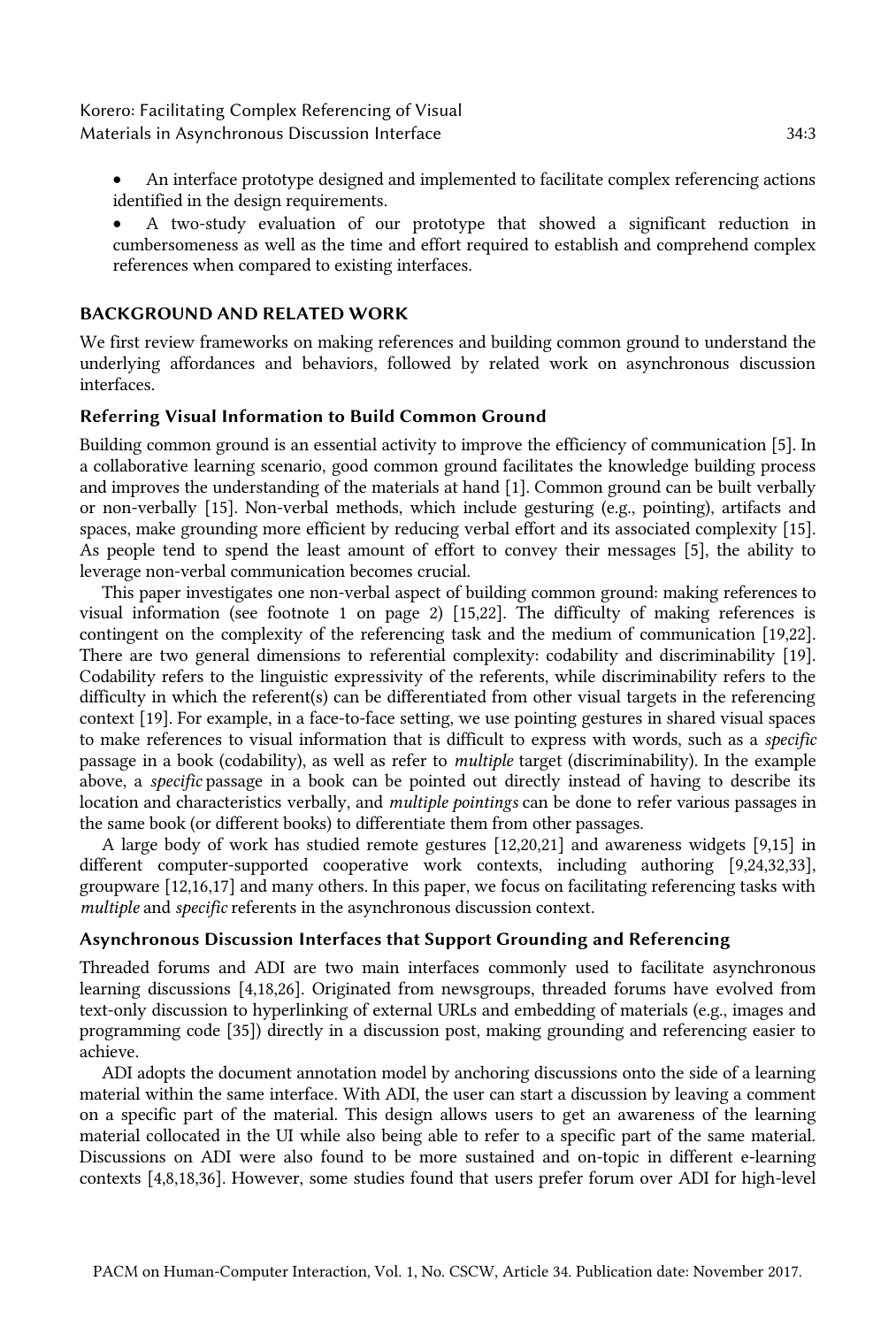or general discussion [4,25,36], which raises the question of whether two different discussion interfaces are needed in an online learning environment to support different types of discussions.

Even though much work has been done on the functionalities of ADI and threaded forums, little research has investigated their referencing capabilities with *multiple* and *specific* referents. This is important as it allows users to build common ground more efficiently with referencing actions when there are multiple and/or specific information or visual materials involved. Rather than looking at discussion interfaces as a whole, we investigate design elements that support referencing actions in asynchronous discussion interfaces.

#### **PRELIMINARY INVESTIGATION**

#### **Observational Study**

We conducted a formative observational study to investigate the referencing capabilities of existing asynchronous discussion interfaces and understand the pain points of their referencing features. We learned how users make references with multiple and specific referents with existing interfaces, which informed our design requirements and process.

*Methods .* Participants were asked to refer document-based materials while writing a discussion post with a forum interface and ADI. For the forum condition, we used the forum interface in Coursera (http://www.coursera.org) as it represents the conventional forum interface in online courses. It allows users to provide hyperlinks in the post and embed images directly. For the ADI condition, we used the NB interface developed by Zyto et al. [36]. NB allows a PDF document to be collocated with the discussion in the same interface. Such collocation is not supported in the forum.

Due to the exploratory nature of our study, we limited the number of referents in each task to a maximum of two to simplify the study process. We chose two documents of similar length (6 pages in PDF format) as the visual materials, one designated as the primary document, and the other as the secondary document. We defined "primary document" as the document collocated with the discussions in ADI, and "secondary document" as the document that is not collocated.

We designed 5 tasks with different numbers and types (primary and/or secondary) of referents. In task 1, participants were asked to refer one specific object (e.g., paragraph, figure) in the primary document. In task 2, they were asked to do the same, but on the secondary document. In task 3, participants were asked to refer two specific objects in the primary document. In task 4, they were asked to refer one object in each of the the primary and secondary documents. We included a control condition with no references to make in the discussion post.

Four participants (2 females, mean age = 27.5) with prior forum usage experiences were recruited from the university. We adopted a within-subject design where each participant used both forum and ADI to attempt each task, but with different stimuli.

Before the study, we provided a short practice of both the forum and ADI interfaces to familiarize participants with the referencing features and general UI elements. We asked participants to think aloud while performing the tasks to facilitate the noting down of any interesting actions and pain points that were raised. We followed up with a brief interview after all tasks had been conducted. All data were collected and analyzed based on the interface and task conditions to inform any similarities and contrasts.

*Results .* With the forum interface, participants found it easy to refer multiple documents easily (e.g., participants can create multiple links consecutively in their post, such as *"[link 1], [link2]"*). However, referring a specific object that is difficult to express with words, such as a particular passage in the document, was perceived to be cumbersome and effortful. We observed that participants had to conceive the right deixes (e.g., "first paragraph of…", "page 6", etc.) to point out the object's exact location in the document. This was more difficult in task 3 and 4, where there were two objects to refer. Moreover, since these dexies can be quite long, the resulting increase in words could make the posts more difficult to read. While participants could avoid making the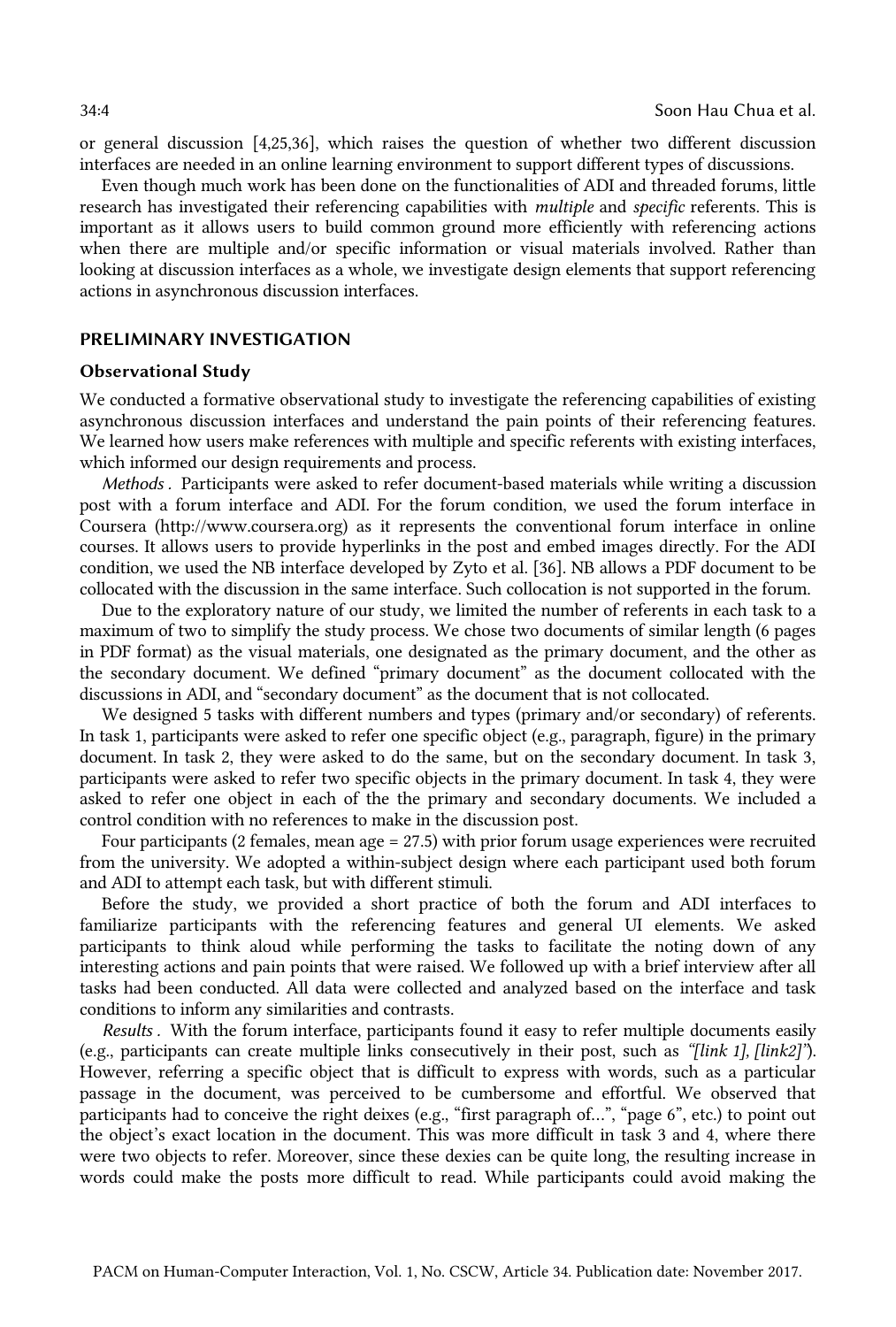reference at all by copy and pasting that specific passage (or embedding for images) directly into the post, this would also make the discussion post longer.

For the ADI condition, we observed that making reference to a specific object in the primary document is easier than the forum. However, it fell short when there was more than one referent to refer, or when the referent was located at the secondary document that was not collocated in the ADI.

There were three conditions where the ADI was limited. (1) If the second referent is another object in the primary document, the user had to write additional deixes to point to this object. This is because each discussion thread in ADI can only link to one object in the primary document with its anchoring interface. Moreover, this linkage could only be associated with the entire thread and not individual discourse elements (e.g., words, sentences, paragraphs, etc.) in the discussion posts. (2) If the second referent is the secondary document, the user had to conceive the deixes and include its URL in the discussion post in order to make the reference. (3) Lastly, if the second referent is a specific object in the secondary document, additional referential terms had to be written on top of the deixes in (2) in order to point out the location of that object in the secondary document.

In summary, the study suggested that forum and ADI have different limitations on the "*multiple*" and "*specific*" axes, and neither were able to facilitate referencing with these two characteristics at the same time.

#### **Preliminary Interviews**

On top of the observational study, we also conducted preliminary interviews to understand how users utilize and interact with visual materials in an asynchronous learning discussion setting.

*Method .* We recruited another group of 6 interviewees (5 males, mean age = 27.6) who had used discussion forums in Massive Open Online Courses (MOOC), where all learning materials are given digitally on the platform. We screened the participants before the interview to ensure all had completed at least one MOOC and were frequent forum users in MOOCs. Recruitments were conducted in authors' network via snowball sampling.

All interviews were conducted in a semi-structured fashion. We started each interview with a self-introduction, followed by asking what MOOCs they had taken and why they took them. Then, we progressed to the main questions by first asking how they used the forum and what role it played in their learning. We then segued into the issues they had encountered on the forum, how they took part in discussions related to the instructional activities (e.g., learning video, quiz, assignment), and how they made reference to them in the discussion. We concluded the session by asking what features they would like to have in the forum, specifically those related to learning materials and instructional activities.

We collected field notes and transcribed the audio recordings for further analysis. We adopted the inductive thematic analysis approach to code the data and identify common themes in the transcripts [3].

*Main Findings.* We identified 3 main themes in our data. They not only informed us how our interviewees used and interacted with learning materials and activities in the discussion but also presented some interesting design opportunities and motivations.

**Need for more context in the discussion.** As a lot of discussions in the forum are related to the instructional activities, most of our interviewees raised the need for more information on those activities in the discussion interface. One interviewee felt that the ability to incorporate this information could provide more context to his posts. Another expressed that being able to closely relate the content to the discussion could simplify his explanation and allow others to better understand his idea. Existing research also echoed similar sentiments [7,27], recommending a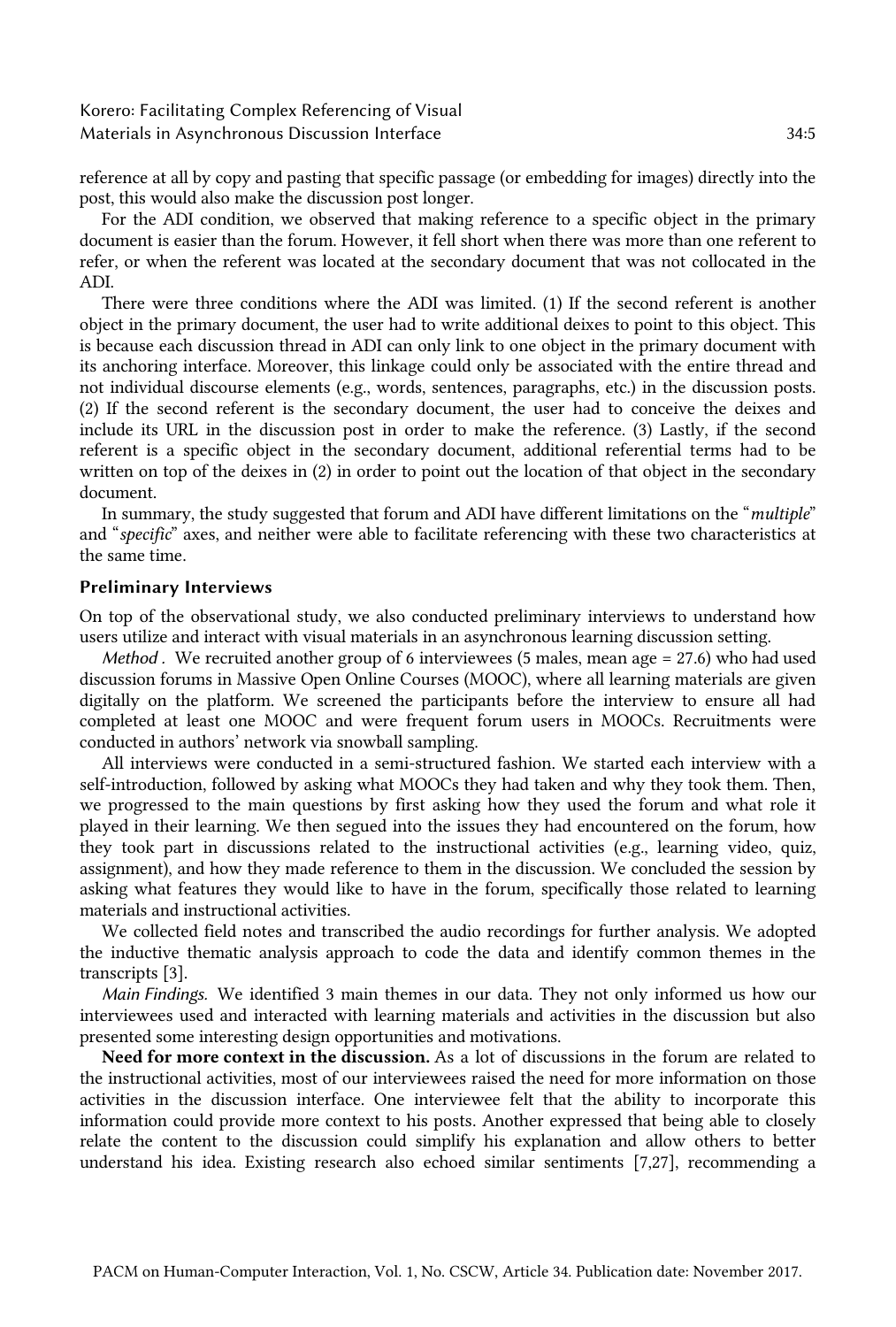tighter integration of the discussion with the instructional activities to bring more learning benefits for the students.

**Limitations of text-only discussion.** Interviewees also brought up the limitations of using only text in the discussion. Some noted that it can be difficult to express their ideas with text and wished that they could use and incorporate other modalities seamlessly, such as videos and audios. Results from a recent deployment of a multimodal annotation system also echoed similar needs to support modalities beyond text [34].

**Use of external resources in the discussion.** When our interviewees encountered questions in MOOCs, apart from reviewing the instructional activities or the learning materials provided, most would also search for external learning resources on the Internet to supplement their learning and discussion.

#### **DESIGN REQUIREMENTS**

Based on our literature review, observational study (OS) and interviews (IN), we came up with the following design requirements by examining the referencing actions in establishing and comprehending references that our interface should facilitate.

**DR1:** Users can refer to varying granularities of referents, from *specific* to *general*, with minimum deixes. [25, OS].

**DR2:** Users can view the referent materials/objects alongside the discussion [21, IN].

**DR3:** Users can visualize all the referents and choose which to focus on [6,23, OS].

<span id="page-5-0"></span>We summarized the capabilities of the forum and ADI through the lenses of our design requirements in [Table 1.](#page-5-0)

| <b>Design Requirements</b>                         | Forum          | ADI     | Korero   |
|----------------------------------------------------|----------------|---------|----------|
| DR1: Specific referencing                          | No             | Only 1  | Multiple |
| DR2: View referents alongside the discussion       | No             | Limited | Yes      |
| DR3: Visualize referents and choose which to focus | N <sub>0</sub> | No      | Yes      |
| on                                                 |                |         |          |

Table 1 Capabilities of the discussion interfaces with respect to the design requirements.

#### **FACILITATING COMPLEX REFERENCING IN ASYNCHRONOUS DISCUSSION INTERFACE**

The Korero (means discussion in Māori language) interface was designed to facilitate referencing with multiple and specific visual material referents in asynchronous discussion. In this section, we describe its key features and components, together with our design process and rationales.

#### **General Interface Features**

To collocate discussions with visual material, Korero consists of two main windows - the activity window and the discussion window [\(Figure 1a](#page-6-0)), to keep both in sight simultaneously [19,23,IN].

To facilitate referencing actions informed by our design requirements, users need to refer multiple referents to any discourse element in the discussion [OS]. Instead of using traditional hyperlinks, which only support 1:1 linking, Korero supports multi-linking to create 1:N links between the referential term and the referents [\(Figure 1b](#page-6-0)). Unlike ADI that only allows assigning a single referent to the entire thread, in Korero any sub-texts of a post can be the referential term.

### **Providing Visual Space to Support Contextual Actions**

Unlike face-to-face discussion, there is limited visual space in an asynchronous discussion interface to allow interlocutors to point to a specific object in the visual material, or visualize the referent, while still keeping the discussion in context. To solve this problem, we draw on the fact that users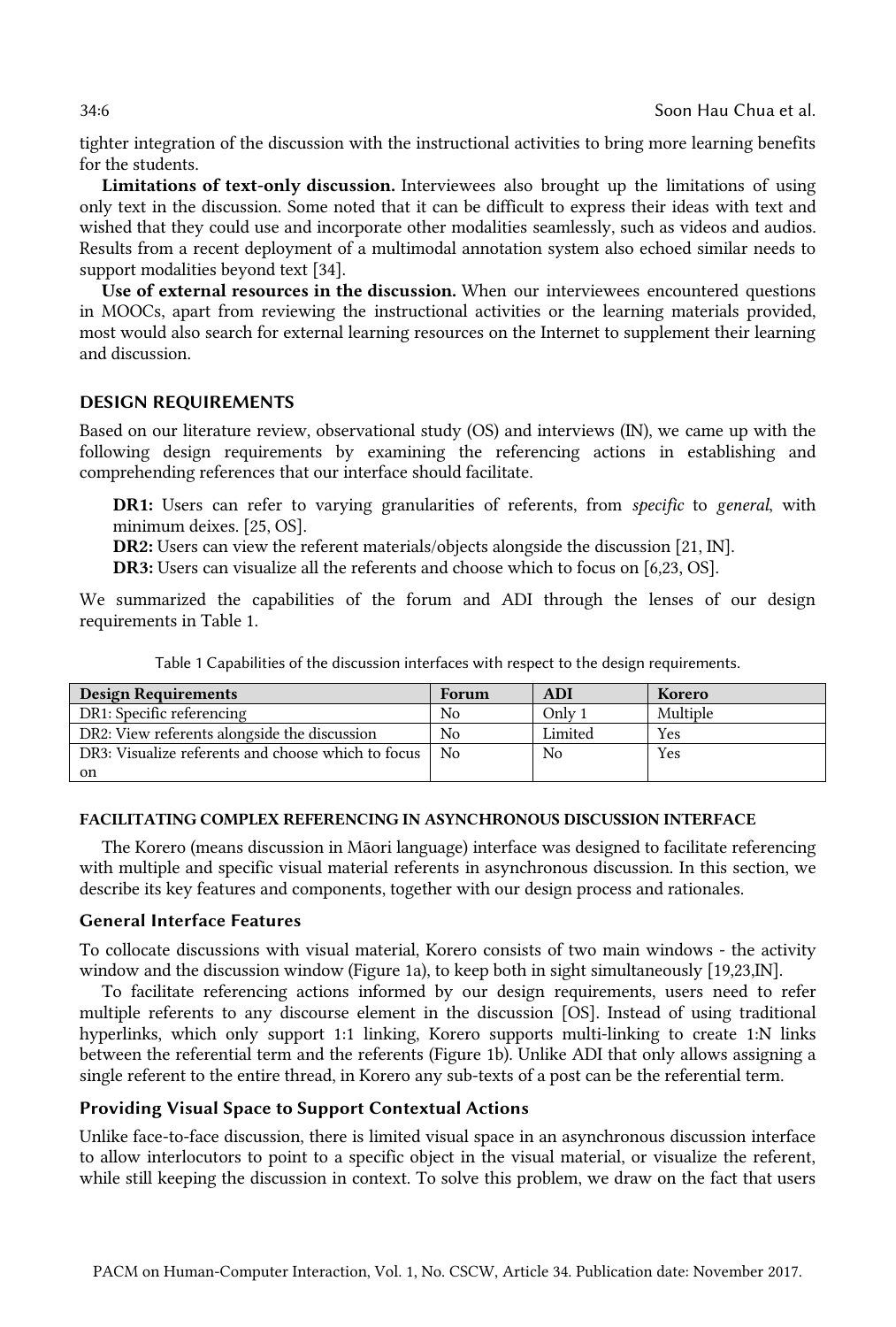do not necessarily have to view the main activity/material while specifying or browsing the referents in the interface. Thus, we designed the activity window (left window in [Figure 1a](#page-6-0)) to be flexible in being replaced by the materials or referents associated with the ongoing referencing actions. Main Activity (Watching Video)



<span id="page-6-0"></span>Figure 1. (a) Overview of our Korero interface. The contextual activity window shows the materials (e.g., video or documents). Discussion window on the right shows all the discussion threads on the main material. (b) Multi-linking pop-up. After selecting any texts (referential term) in the post, the pop-up would appear beneath. (c) Specifying referents in video material and (d) text material after the material is selected via the multilinking pop-up.

The **contextual activity window** supports two key referencing actions. The first is specifying different granularities of referents in the visual material (**DR1**). These granularities can be: (1) The entire material, (2) One section/object of the material or (3) Multiple sections/objects of the material. After linking a material with the multi-linking pop-up [\(Figure 1b](#page-6-0)), the material is shown in the activity window temporarily.

For video-based material, users can specify a time frame or a video segment with the scrubber UI (see [Figure 1c](#page-6-0)). To refer more than one referent in the same video, users can click the "Add One More Segment" button after specifying the first referent. For text-based material, users can draw a bounding box in the document to specify a section, or multiple boxes if there are multiple referents to refer in the document [\(Figure 1d](#page-6-0)). If no object is specified by the user, the entire material will be automatically recognized as the referent, which allows users to make references to the materials in general.

The second referencing action supported by the contextual activity window is visualizing the referents within the UI (**DR2**). This visualization functionality is important for both the posters and the readers, which provides them the necessary visual space to see the referent clearly and in detail. With the contextual activity window, the posters can review the referents they refer to while writing their discussion posts. For the readers, the window allows them to comprehend the referents without leaving the discussion interface, which provides both focus and context side-byside. For an object-level referent (e.g., video timestamp, passage in document), Korero visualizes the object directly instead of showing the entire material.

## **Accessing and Providing Awareness of the Referents**

While the contextual activity window could provide the needed visual space for certain referencing actions, it does not (1) provide users with an awareness of all the referents of a referential term, nor does it allow them to (2) get a quick glimpse at the referents and choose which to focus on. In our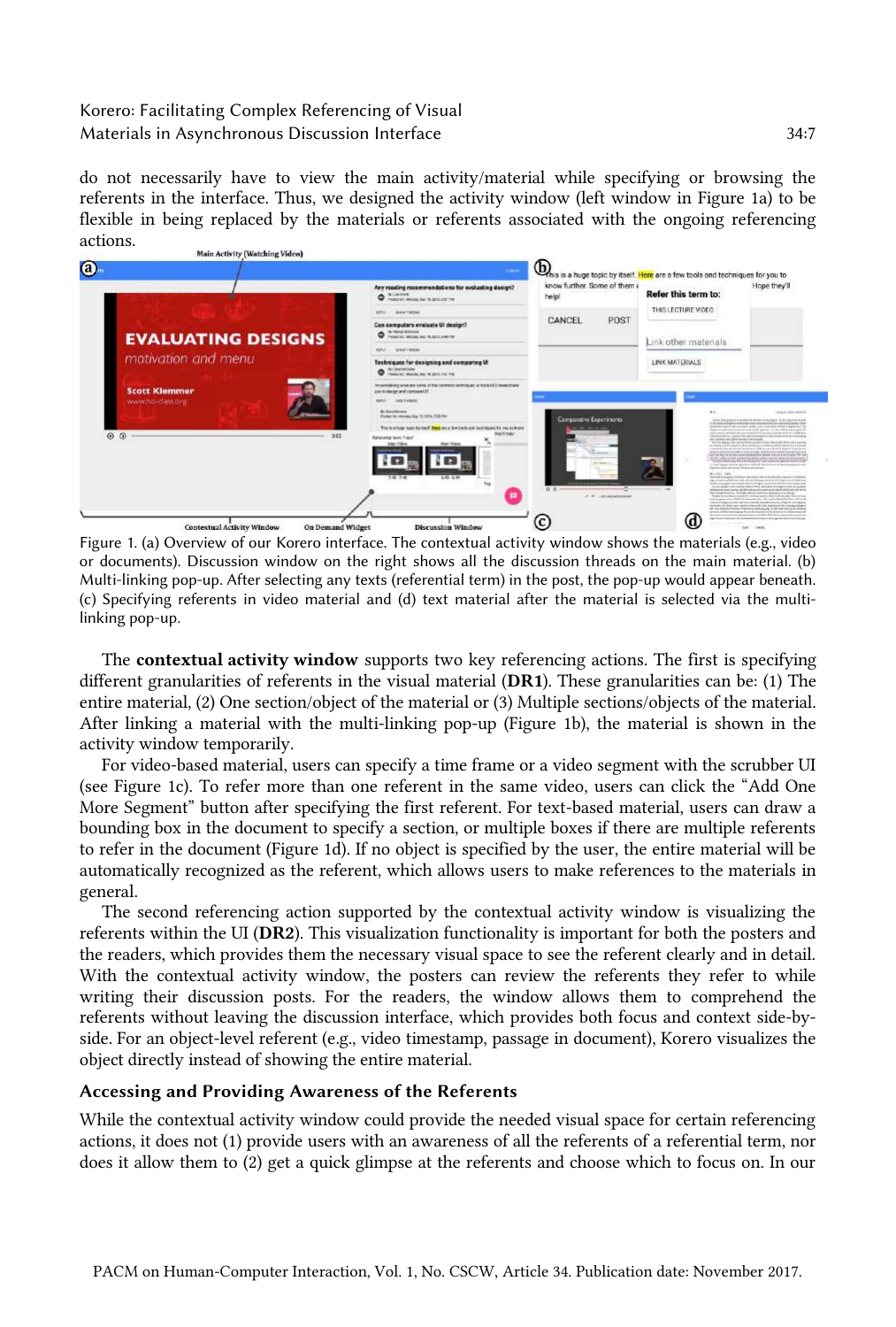design process, we realized that existing interfaces lack the necessary feature to facilitate these actions.

After a few iterations, we created an **on-demand widget with two action views** to provide the necessary awareness, as well as the ability to view and act on the referents of a referential term easily (see [Figure 1a](#page-6-0) and [Figure 2\)](#page-7-0). A thumbnail view of the referents is provided in the widget, and the user can invoke the widget on-demand [\(Figure 2\)](#page-7-0). We also designed the prototype to handle different mouse events (hovering and clicking) on both the widget and the thumbnail to enable two different action views – quick glancing and multitasking.

The on-demand widget supports two key referencing actions. The first is editing the referents of a referential term (**DR3**). After the posters have specified referent(s) in the material [\(Figure 1c](#page-6-0) and  $1d$ ), thumbnail(s) of the material are shown in the widget, with each thumbnail representing one referent (see [Figure 2\)](#page-7-0). Beneath each thumbnail, the location of the referent in the material is shown (e.g., in-video timestamp or page number). Hovering on the thumbnail enables a quick preview of the referent in the activity window. Clicking the thumbnail, on the other hand, allows users to edit and specify the location of the referent in the material again. To allow users to refer other materials to the same referential term, we include a "Refer More" button to bring up the multi-linking pop-up again for the users [\(Figure 2\)](#page-7-0).



Figure 2. (a) On-demand widget. (b) To accommodate more thumbnails, we include a horizontal scrollbar to provide additional horizontal space.

<span id="page-7-0"></span>The second referencing action supported by the widget is comprehending the referents/references (**DR3**). When the user hovers on a referential term in an existing post, the widget appears directly beneath the term [\(Figure 3\)](#page-8-0). In the widget, the user can hover on each thumbnail to glimpse and visualize the referent in the contextual activity window. By hovering on different thumbnails located side-by-side (see [Figure 3\)](#page-8-0), the user can get a quick glance of each referent in the activity window. Holding the hover over a particular thumbnail allows users to focus on that particular referent in the activity window until moved beyond the thumbnail.

While a hovering action enables quick glancing of the widget and the referents, a clicking action, on the other hand, anchors them in the interface so that users can interact with other interface elements while keeping the selected widget or referent in users' view within the interface. For example, clicking the referential term fixes its referent widget at the bottom of the discussion window so that users can hover on other referential terms to see their referents while keeping the referents of the earlier term in sight. Clicking the thumbnail, on the other hand, fixes its referent in the activity window so that users can interact with the discussions or other referential terms while comprehending the referent's content in the activity window simultaneously.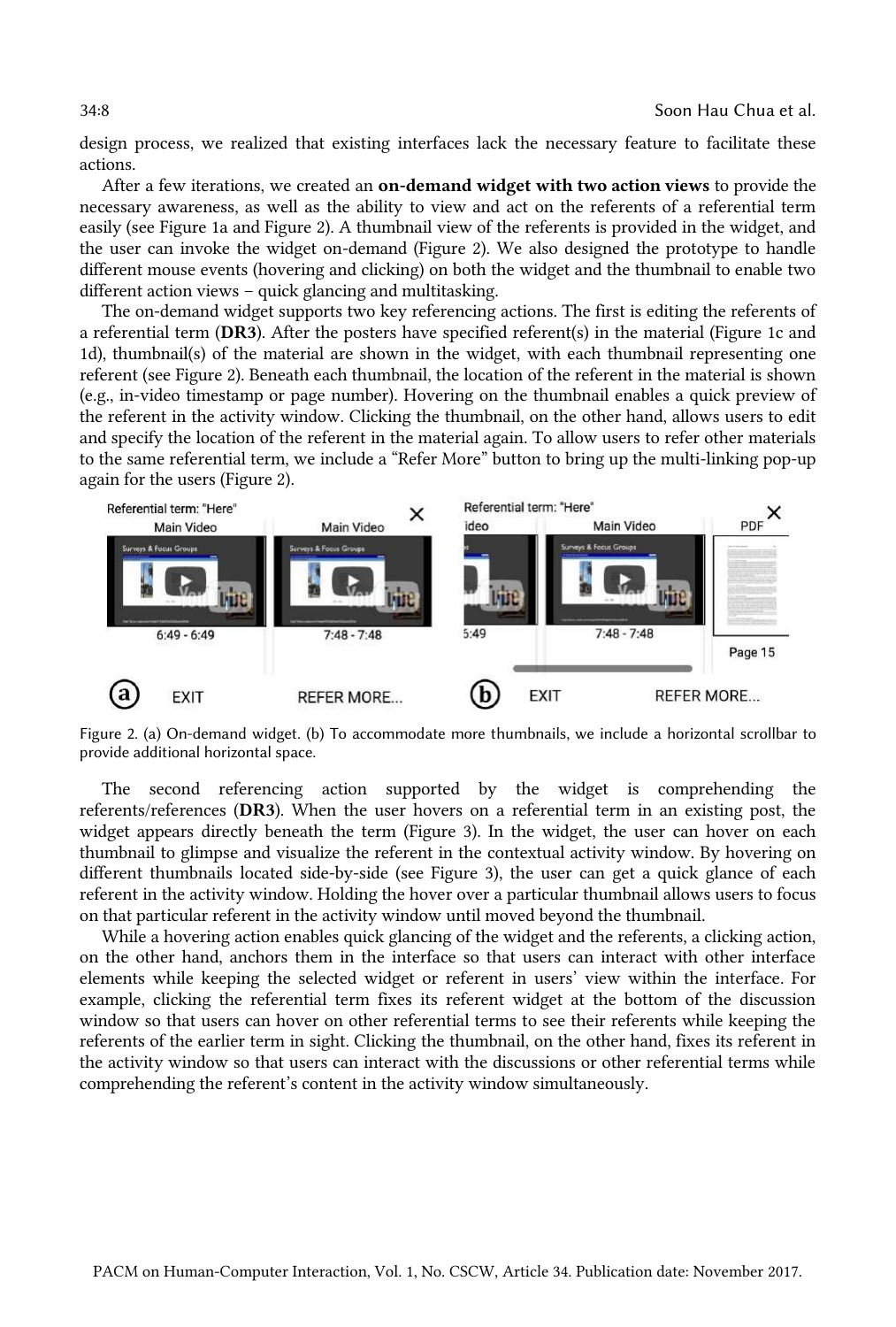

<span id="page-8-0"></span>Figure 3. Comprehending the referents of a referential term. In the widget, the user can hover on the different thumbnails side-by-side to get a quick glance of each referent in the activity window.

#### **Implementation**

We packaged the interface components into a web-based prototype. We implemented Korero using Google's Polymer web component library (https://www.polymer-project.org) with Firebase running as the backend database. Due to Cross-origin resource sharing (CORS) restriction, our implementation focused on linking PDF documents stored in the Firebase storage and avoided linking HTML pages outside the site. Videos were embedded into our interface from Youtube via the Youtube API (https://www.youtube.com/yt/dev/api-resources.html).

In our prototype, each video/main content interface retrieves an array of discussion threads. Each discussion thread has the following attributes: 1) A unique identifier 2) The video/main content interface identifier where the thread is located 3) Text body (in HTML format) of the first post of the thread 4) An array of referential terms (and their referents) in the text body of the first post of the thread 5) Metadata such as user ID and posting date & time 6) Thread title 7) An array of discussion post IDs the thread has. If the thread is created in relation to a particular timestamp in the video, it also includes the video timestamp information. Each discussion post in a thread, sans the first post, has the same attributes (1, 2, 3, 4, 5) as a discussion thread described above, plus the thread's ID where the post belongs to.

Each referential term has a unique identifier and the thread/post's ID where the referential term is used. It also has an array of referents, which holds either a video referent or PDF referent. Each referent has a unique identifier and the referential term ID where the referent is linked. It also has a type attribute to know if the referent is a video or a PDF document. For PDF referent, it has the URL of the PDF document, page number where the referent is located, a bounding box object that highlights the referent in the page, and a thumbnail image of the PDF for the on-demand widget. For video referent, it has a Youtube ID and a timestamp attribute, which links the referent to a particular timestamp in the video. If no timestamp is assigned, the referent will be the whole video. Unlike the PDF referent, it is not necessary to save a thumbnail image of the video referent as the smaller version of the video player can serve as the thumbnail itself. These referents are connected to the text body by encompassing referential terms with span tags that hold the referent IDs. The system loads the referent when the user hovers the referential term inside the span tag.

All data are loaded from the database and pushed to the interface in an on-demand fashion (i.e., when the referential term is hovered upon) to optimize the prototype's performance.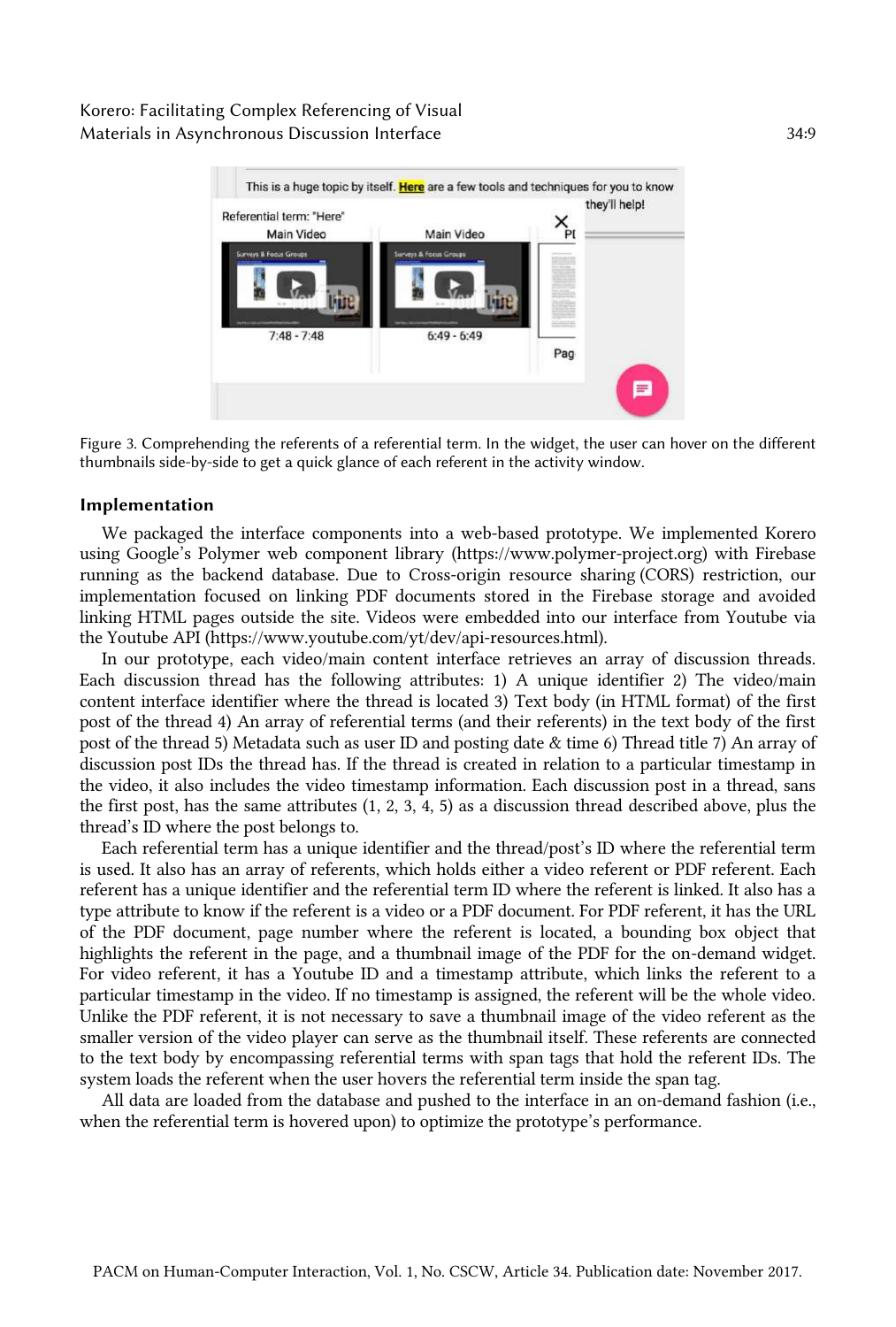## **EVALUATION**

To test the referencing efficacy of the Korero interface, we conducted a comparative evaluation of Korero against the forum interface and ADI on two key aspects of referencing: the establishment and comprehension of the references [6]. We evaluated the establishment and comprehension processes independently in two separate studies instead of combining them together in one conversational study, as users in asynchronous discussion cannot repair and coordinate the references in real time due to its asynchronous nature. This usage context is reflected in our evaluation.

To make the visual design and baseline UI elements (e.g., video scrubber, button) consistent across the study conditions, we implemented the forum and ADI using the same interface framework as Korero. Besides, to make a fairer comparison of the core referencing model of each interface, we also added hyperlinking functionality into our ADI prototype, as previous systems like NB did not support [36].

We included both video-based and text document-based visual materials in our evaluation as they are commonly used in many online courses. As in most online learning interfaces, the video was designated as the material anchored onto Korero and ADI, while documents have to be referred externally from the discussion interface. In the forum interface, both videos and documents have to be referred externally as there is no side-by-side view of the material and discussion in the forum.

Our evaluation seeks to answer the following research questions (RQs):

**RQ1:** Does Korero facilitate efficient and easy establishment and comprehension of references with multiple and specific referents?

**RQ2:** How do users create references with multiple and specific referents? What can we learn from their referencing behaviors and preferences to support rich and expressive referencing?

**RQ3:** What are the benefits of Korero for simpler references (singular or non-specific referents)? How could Korero influence behaviors around the referencing actions, such as users' engagement with the materials being referred?

### **Designing Referencing Tasks**

We answer the RQs above by comparing the efficacy of different interfaces for supporting the establishment and comprehension tasks. We devised a set of different referencing tasks with varying levels of difficulty. The parameters that formulate the difficulty of a task include media types, specificity, and the number of referents. It is worth noting that the focus of our comparative evaluation was on the differences between the three *interfaces*, not the task contexts. Thus, the diverse referencing contexts served as a set of lenses to crystalize the comparative task setting rather than making a direct comparison between the contexts.

We delineate the difficulty of referencing multiple and specific referents in asynchronous discussion context with the theoretical basis explicated in the referential complexity framework described earlier (see Related Work) [19]. In regards to discriminability, a referencing task is harder when referents are specific than general, and multiple than singular. For example, there is a higher target ambiguity when referring to objects (e.g., timestamps of a video or passages of a document) than referring to materials, such as the video or the document *per se*. As for codability, materiallevel referents have higher codability than object-level referents in general as material-level referents can be referred with simple labels such as "this video" or "the document".

We devised four tasks to cover different levels of task difficulty in terms of the specificity and the numbers of referents (see [Table](#page-10-0) **2**). Referencing task 1 (RT1) has less specific (material level) but multiple referents. RT2 has a singular but specific referent (timestamp) in the video since video material is anchored onto the interface in the Korero and ADI conditions. RT3 has two specific referents in the video. Finally, RT4 goes one step further from RT3 in terms of difficulty by adding two specific referents in a document to refer, on top of the two in the video (se[e Table 2\)](#page-10-0). It not only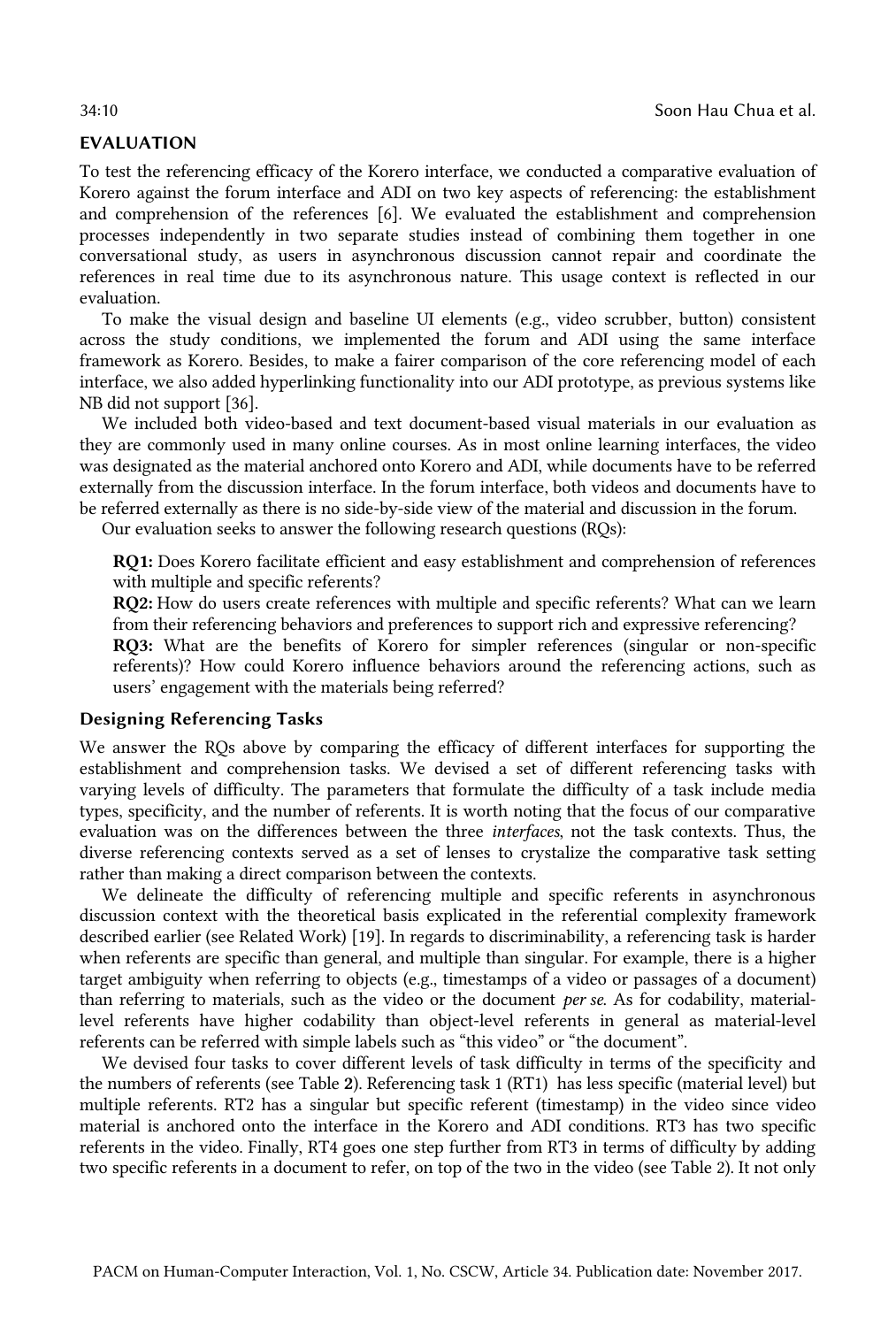increases the number of referents, but also lowers the codability of the referents as we deliberately designed the specific referents in the document to be arbitrary passages of 3-5 lines, which is more difficult to refer than video timestamp since there are no straightforward labels for those passages. We did not include a task with singular and non-specific referent since it would be trivial and there would be no difference between the interfaces for a simple referencing task with a singular and non-specific referent.

Table 2. The four referencing tasks and the research questions (RQs) they address.

<span id="page-10-0"></span>

| <b>Referencing Tasks (RT)</b>                                                |  | <b>Related ROs</b> |  |
|------------------------------------------------------------------------------|--|--------------------|--|
|                                                                              |  |                    |  |
| RT1: Refer to 1 video and 1 document                                         |  |                    |  |
| RT2: Refer to 1 timestamp in a video                                         |  |                    |  |
| RT3: Refer to 2 timestamps in a video                                        |  |                    |  |
| RT4: Refer to 2 timestamps in a video and 2 arbitrary passages in a document |  |                    |  |

## **Apparatus**

Both studies in our evaluation were conducted on a 15-inch MacBook Pro (2013 model) running OS X El Capitan. A 27-inch monitor was connected to the laptop as the secondary display. The experimental software was operated on the Google Chrome browser. Visual materials used in our evaluation were in the same subject area (Cryptography and Information Theory) derived from the Computer Science courses on Khan Academy (https://www.khanacademy.org/computing/computer-science). In our recruitment, we ensured the participants had similar background on those subject areas.

## **STUDY 1: ESTABLISHING REFERENCES**

In the first study, we investigated how participants established references in a discussion post.

## **Participants**

Twelve participants (10 females, mean age = 20.75) were recruited from the host university. All were proficient in written English at the advanced level and above. Participants were given course credits for their time.

## **Procedures**

In each trial, the participants were given a simulated discussion posting scenario with one of the RTs in [Table 2](#page-10-0) as the references condition of the trial. In the scenario, they read a discussion post and decided that they could answer the question in the post. The questions were designed in the following format: *Which sections of the materials are [adjective]* (e.g., straightforward, easy, etc.) *for you?* To reply the post, participants were instructed to use the given interface in the trial to refer to the materials or objects specified in the instructions of the trial, and state that the materials/objects were *[adjective]* for them. The trial ended after the participants posted their reply.

The instructions, which show the specifications of the materials/objects to refer, were shown on the secondary display, while the actual post writing tasks were conducted on the primary display (laptop). In each trial, the instruction was shown before the commencement of the actual task (with the interface) to allow participants to understand the specifications beforehand. While the instruction was shown, we did not reveal the interface that would be used in the trial to prevent participants from developing a referencing strategy at this stage, which could be a potential confounding factor. After the instruction and specification were understood, the participants clicked a button on the instruction page to reveal the interface and start the task.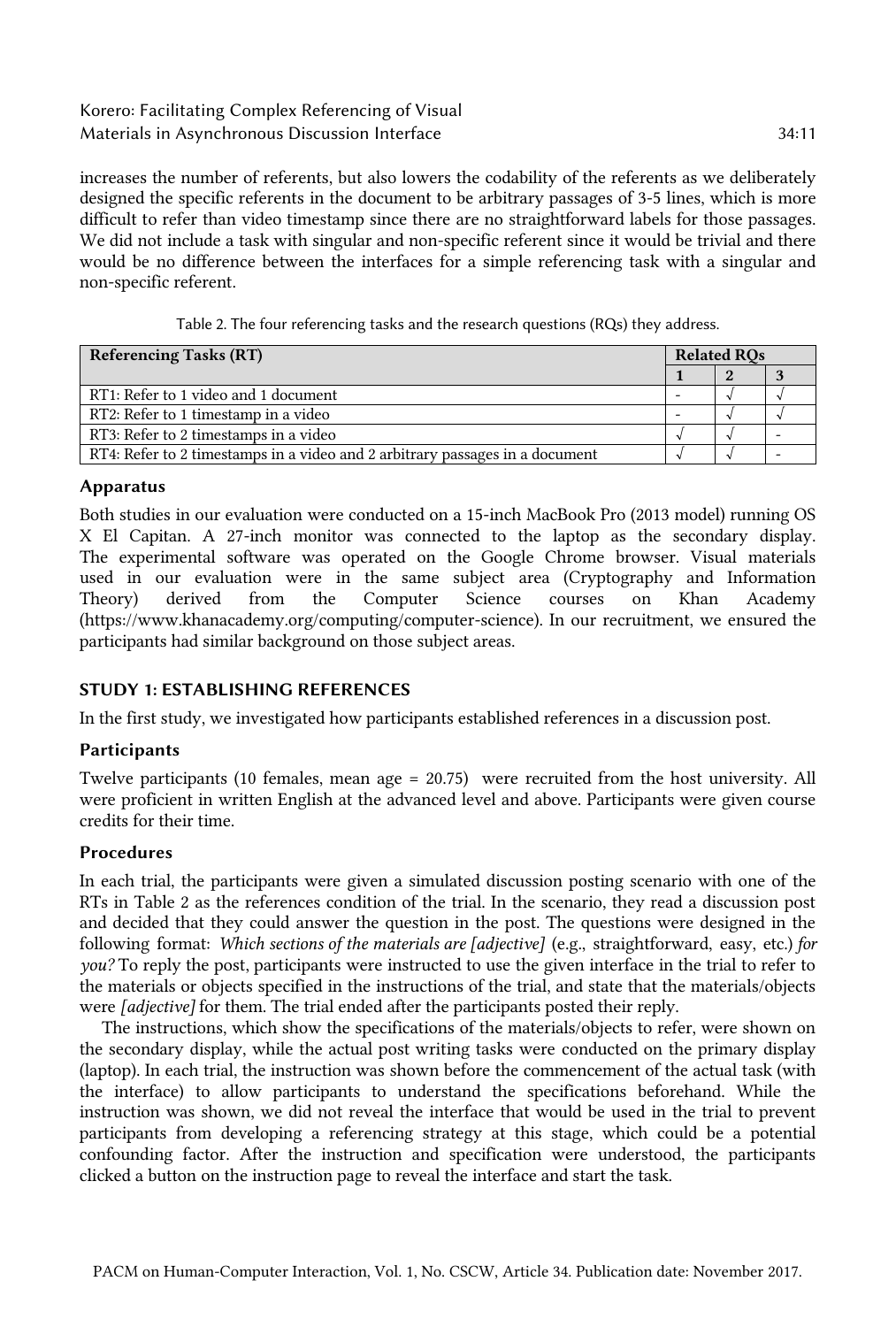The specifications consisted of a visual representation of the materials/objects to refer and their URLs. We did not include textual representations nor detailed descriptions of the objects' location to prevent direct usage of the deixis. For video-based objects (timestamp), a screenshot of the frame was shown in the specification, together with its approximate location (10 seconds range) in the video. During the task, participants were told to identify and refer to the exact timestamp shown in the video frame. For document-based objects (passages of 3-5 lines), a screenshot of the page with the passage(s) highlighted was shown in the specifications, together with the page number. In the task, the participants were told to refer to the passage(s) as accurately as possible.

## **Design**

Since the 4 referencing tasks in [Table 2](#page-10-0) were chosen independently to represent references conditions of interest to our RQs, we did not conduct a multivariate analysis across tasks. For each referencing task, a repeated-measures within-subject design was used, with discussion interface (*forum, ADI, Korero*) as the independent variable. Each interface was repeated twice (2 trials), and each trial used visual materials with different content to prevent learning effect. The trials were randomized to prevent participants from anticipating the interface of the coming trial while reading the instructions. The sequence of referencing tasks blocks was counterbalanced across participants using Latin Square.

The study session lasted between 90 minutes to 2 hours for each participant. After filling in the pre-study form, a demo of the discussion interfaces and their referencing features was given. Before each referencing task block, the experimenter first explained the task and the general strategies that could be used to accomplish them, followed by a set of practice trials to familiarize participants with the UI and the tasks. After each block was completed, the participants could take voluntary breaks.

## **Results**

Due to space constraints, we included the data, F-value, effect size (ηp2), Chi-square values and mean values in the respective figures, and only reported the differences that were significant.

*Completion Time of Establishing the References.* We measured completion time as the time taken to establish the reference and post the reply. The data were analyzed using repeated-measures ANOVA with Greenhouse-Geisser corrections for sphericity violation, and pairwise t-tests with Bonferroni correction for post-hoc analysis.

We found a significant main effect of the UI on completion time in RT2, RT3, and RT4 (all  $p$  <.001, [Figure 4\)](#page-11-0), but not in RT1. In RT2-RT4, where the referents are specific on the object level, Korero was significantly faster than ADI and forum, and ADI was notably faster than the forum (all *p*<.05).



<span id="page-11-0"></span>Figure 4. Completion time of each UI in the referencing tasks in Study 1. Data labels are mean values, and error bars represent standard deviation.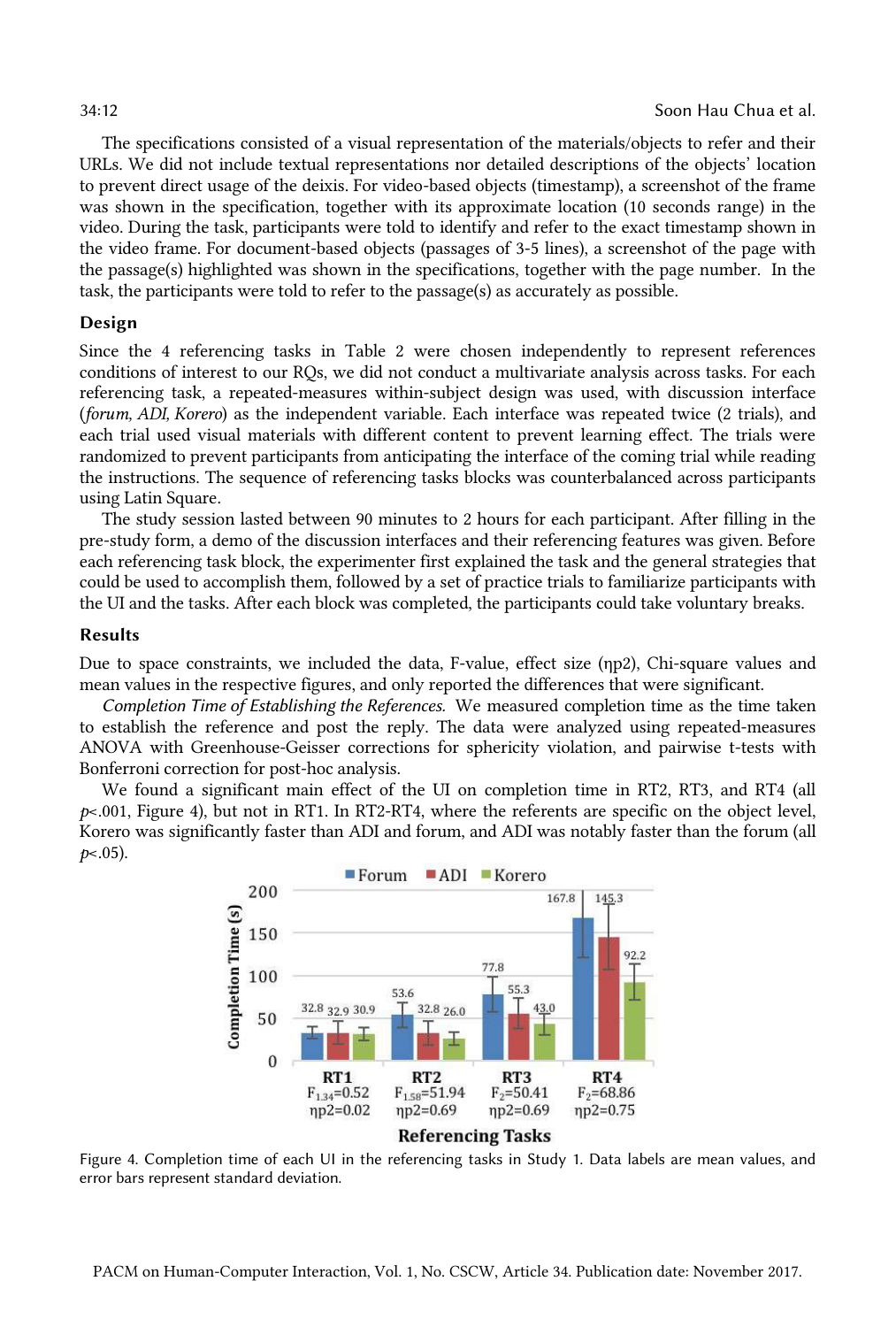*Cumbersomeness and Writing Effort of Establishing the References.* After each trial, participants rated the cumbersomeness and writing effort in establishing the references on a 7-point scale (1: strongly disagree, 7: strongly agree). Such measures have been used in previous studies [2,23,28]. We analyzed the data using Friedman's ANOVA and Wilcoxon signed-rank tests with Bonferroni correction for post-hoc analysis.

There was a significant main effect of the UI on cumbersomeness in all 4 RTs (all *p<*.05, [Figure](#page-12-0)  [5a](#page-12-0)). In RT1, where its referents are on the material-level, ADI was more cumbersome than the forum  $(p=011)$ . Whereas in RT2 (refer a timestamp in the video), the forum was more cumbersome than ADI and Korero (both  $p<0.01$ ). In RT3 and RT4, where there are multiple and specific referents, both forum and ADI were significantly more cumbersome than Korero (all  $p<0.001$ ).

Writing effort wise, we also saw a significant main effect of the UI in all tasks (all *p<*.05, [Figure](#page-12-0)  [5b](#page-12-0)), with Korero taking the least effort in overall. Apart from RT2 where there was only one specific, object-level referent, in other tasks Korero required significantly less writing effort than ADI to establish the reference (all  $p<.01$ ). The significance was even higher when comparing Korero with the forum in RT2-4 (all  $p<0.001$ ). Lastly, in RT2 and RT3, ADI's writing effort was also significantly lesser than the forum (all  $p<0$ .01).



<span id="page-12-0"></span>Figure 5. (a) Cumbersomeness and (b) writing effort of each UI in the referencing tasks in Study 1. Data labels are mean values, and error bars represent standard deviation.

*Overall Preferences.* At the end of each task block, we asked the participants to assign a preference score of 1 to 7 to each interface, with 7 as the most preferred and 1 as the least preferred. In RT1, forum (5.3) and Korero (5.5) received a similar score that is slightly higher than ADI (4.9). In RT2, ADI (6.2) and Korero (5.8) got a higher score than the forum (3.6). In RT3, forum (3.6) and ADI (3.9) received a similar score that is lower than Korero (6.4), and the same trend was also observed in RT4 (forum: 2.9, ADI: 3.3, Korero: 6.3).

#### **STUDY 2: COMPREHENDING REFERENCES**

The second study looked at how participants comprehend references in a discussion post to extract information.

#### **Participants**

Twelve participants (6 females, mean age = 23.41) were recruited from the host university with the same recruiting requirements used in Study 1. None of them had taken part in Study 1.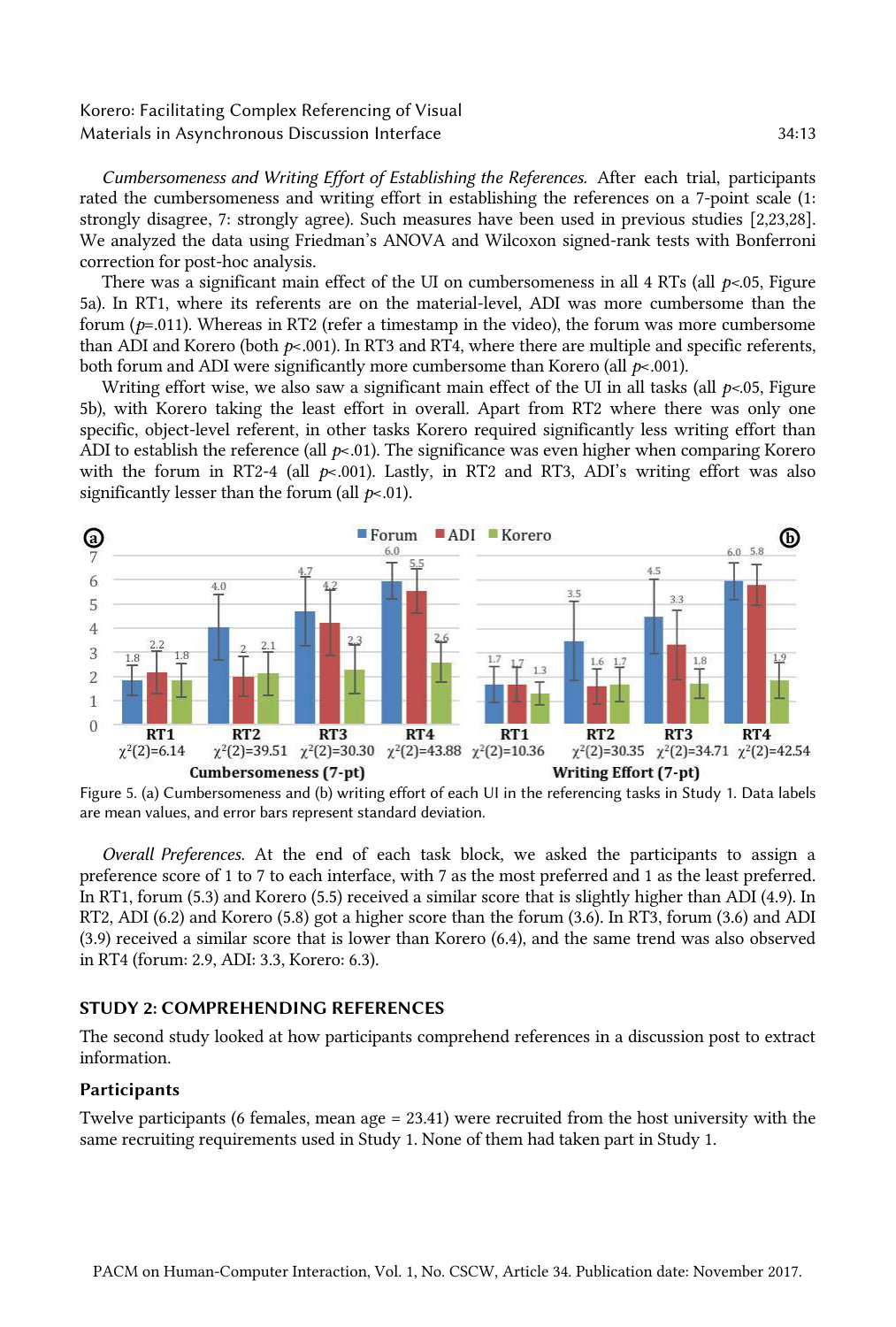## **Procedures**

In each trial, the participants were given a simulated discussion reading scenario with one of the RTs i[n Table](#page-10-0) **2** as the references condition of the trial. In the scenario, they read a post that contains references to visual materials or objects that they want to examine further. To motivate the examining behavior in each trial, we designed a question related to the referred materials or objects and asked the participants to answer them. To answer the questions, the participants first had to comprehend the references established in the post, locate the materials/objects, and extract the relevant information. We designed the questions in a way that it does not require participants to have any prior knowledge on the subject matter to extract the information. For example, one question asked for the color of the bar chart that appears on the video timestamp referred. The trial ended after the participants inputted their answers into a dialog box in the task window.

We adopted the same trial setup used in Study 1 for Study 2. The instructions, which now show the questions related to the materials/objects being referred in that trial (instead of the referents' specifications in Study 1), were displayed on the secondary display (with the interface) before the actual task started. Apart from the trial setup, we also extended Study 2's experimental context from Study 1 to ensure the referencing topics and difficulties were consistent. To do so, we derived the stimuli postings in Study 2 from the discussion replies created by the participants in Study 1. We first analyzed all the replies from Study 1 and selected those that did not contain acronyms and grammar/sentence issues to ensure they are understandable. After that, we chose replies with decent communicative efficiency by hiring 2 external coders to count the number of deixes written in each reply and select those with the least deixes [14]. Interrater reliability was good, with Intraclass Correlation Coefficient (ICC) (3,2) = 0.93 [29]. Lastly, we picked replies that were more consistent in wording and structure by selecting postings from as fewer participants as possible.

## **Design**

The design of Study 2 was identical to that of Study 1 (see Study 1: Design section for details). Study 2 lasted between 1 hour to 90 minutes for each participant.

## **Results**

Due to space constraints, we included the data, F-value, effect size (ηp2), Chi-square values and mean values in the respective figures, and only reported the differences that were significant.

*Completion Time of Comprehending the References.* We measured completion time as the time to comprehend the references and answer the questions related to the referents. It was analyzed with the same statistical test used in Study 1.

There was a significant main effect of the UI on completion time in all 4 RTs (all  $p<0.001$ , Figure [6\)](#page-14-0). In RT1, RT2, and RT3 (refer t[o Table 2 f](#page-10-0)or descriptions of each RT), we saw the same trend where Korero and ADI were significantly faster than the forum (all  $p<0$ ). The differences between Korero and ADI in RT1-3 were not significant. In RT4, however, where the reference refers to 2 specific objects in both the video and document, participants took significantly less time to complete the task with Korero compared to both ADI and forum (both *p*<.001).

*Cumbersomeness of Locating the Referents and Mental Effort of Comprehending the References.* After each trial, we asked the participants to rate the cumbersomeness of locating the referents and the mental effort of comprehending the references with the same 7-point scale used in Study 1. The data were analyzed with the same statistical tests used in Study 1.

We saw a significant main effect of the UI on cumbersomeness in all  $4 RTs$  (all  $p<.001$ , [Figure 7a](#page-14-1)). In RT1, RT3, and RT4, where there are multiple referents, Korero was rated significantly less cumbersome than the forum and ADI in locating the referents (all  $p<0.05$ ). ADI was also significantly less cumbersome than the forum in RT2 and RT3 that refer to timestamp(s) in the video (both *p*<.01).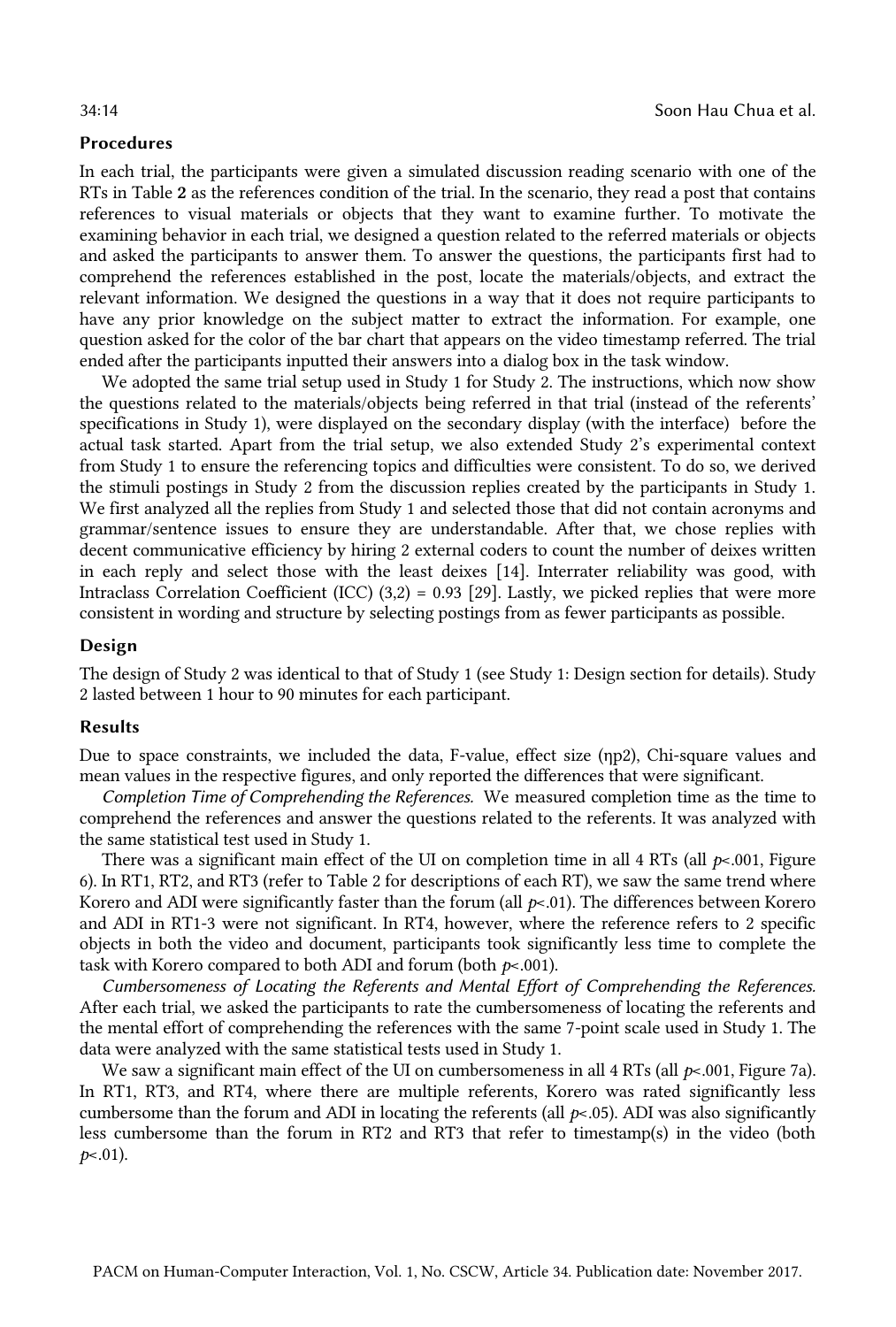

<span id="page-14-0"></span>Figure 6. Completion time of each UI in the referencing tasks in Study 2. Data labels are mean values, and error bars represent standard deviation.

For the mental effort of comprehending the references, a significant main effect of the UI was found in all 4 tasks (all  $p<0.01$ , [Figure 7b](#page-14-1)). In RT1, where the reference refers to both video and document in general, participants reported needing significantly less mental effort to comprehend the references with Korero compared to the forum (*p*<.05). In RT2, RT3, and RT4, where the references refer to specific objects in the materials, both ADI and Korero were rated significantly less effortful than the forum (all  $p<0.05$ ). Lastly, between Korero and ADI, significances were only found in references with multiple and specific referents (RT3 and RT4, both  $p<0$ ), with Korero being rated requiring lesser mental effort than ADI.

*Overall Preferences.* At the end of each task block, we asked the participants to assign a preference score of 1 to 7 to each interface. In RT1, Korero was the most preferred (6.3), followed by ADI (5.1) and the forum (4.1). In RT2, ADI (6.3) and Korero (6.1) were similarly more preferred than the forum (3.7). In RT3 and RT4, where the references have multiple and specific referents, Korero (RT3: 6.3, RT4: 6.5) was more preferred than ADI (4.7, 4.0) and the forum (3.0, 2.3).



<span id="page-14-1"></span>Figure 7. (a) Cumbersomeness and (b) mental effort of each UI in the referencing tasks in Study 2. Data labels are mean values, and error bars represent standard deviation.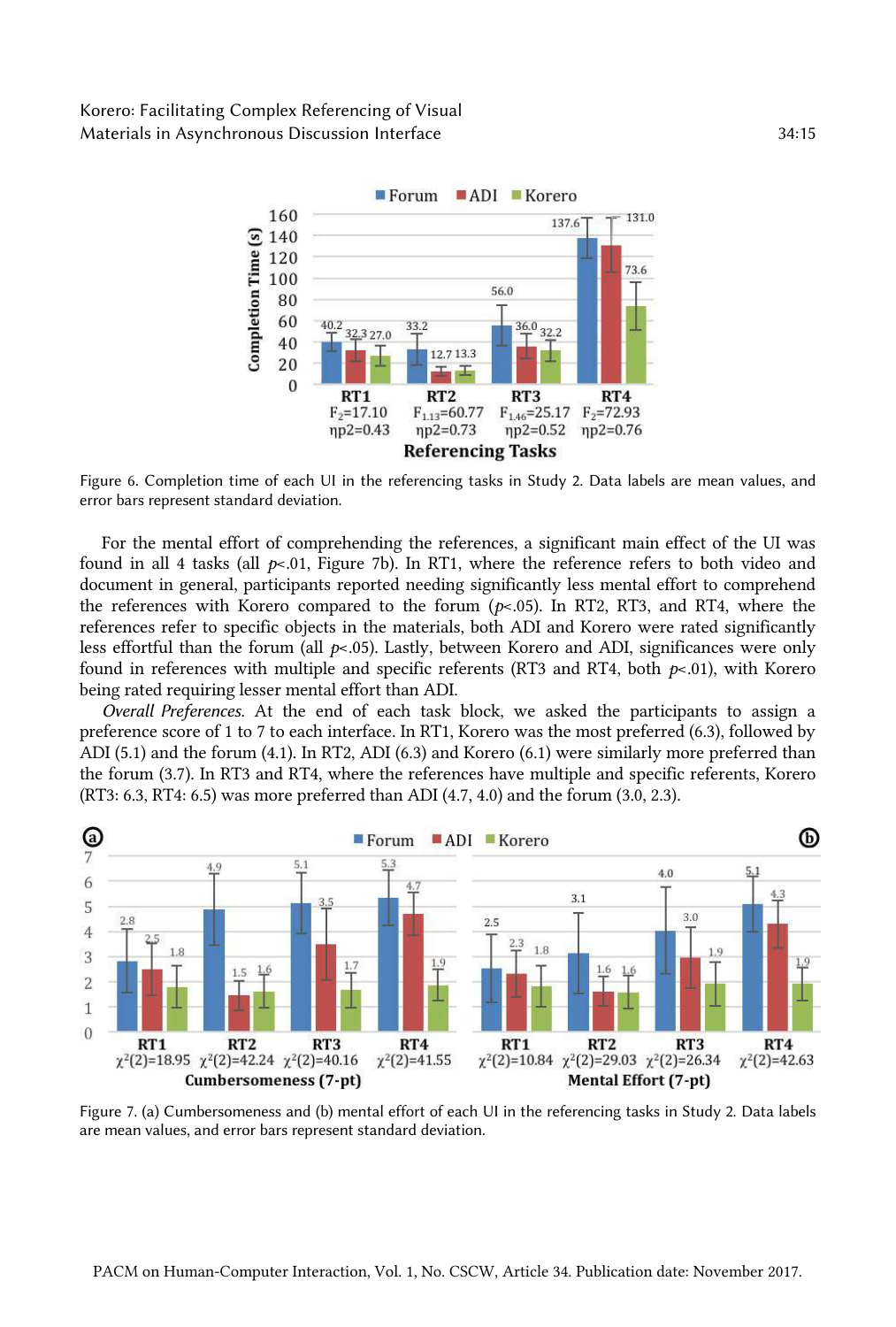## **DISCUSSION**

We discuss the results from Study 1 and Study 2, as well as the subjective comments from the participants in post-study interviews, through the lenses of the three RQs we proposed. We also discuss the limitations of our studies.

## **RQ1. Establish and Comprehend Reference with Multiple & Specific Referents**

In referencing tasks with multiple and specific referents (RT3 and RT4), we found that Korero was significantly faster, less cumbersome, less effort requiring and much preferred in most of the comparisons with ADI and the forum in establishing and comprehending references. This shows that the contextual activity window and the on-demand widget in our interface have successfully provided the necessary visual space and awareness for facilitating referencing actions needed for multiple and specific referents.

Participants' feedback on the design of our interface's main components were mostly positive. The contextual activity window and on-demand widget were deemed natural and not distracting. P9 in Study 1 felt that the display of different materials in the contextual activity window based on user's current action is intuitive, while P10 found the on-demand widget useful for checking what she has referred. While some found a slight learning curve with Korero, they all agreed that it was more convenient and efficient once they have learned it, to the extent that they can quickly adapt to the interface in the relatively short time of the user studies. In the post-study interviews, P3 and P12 from Study 1 voiced the need to support and facilitate elaborate references in certain scenarios, such as collaborative discussion in Google Docs and MOOCs.

## **RQ2. Users' Referencing Behaviors and Preferences**

Our studies also revealed several interesting behaviors and insights on how users make references with multiple and/or specific referents. First, we found that ADI was not much better than the forum in referencing task (RT3) with two specific referents with high codability (video timestamp). In Study 1, 5 out of 12 participants gave forum a higher preference score than ADI in RT3. When asked why, they explained that ADI took more mental effort since they had to apply two different referencing strategies – direct anchoring with the first referent, and writing deixis with the second referent – in order to make the references. This shows the importance of a consistent referencing method/model that is adaptable for complex references while designing referencing features for asynchronous discussion interface.

Second, we found that most participants (9) preferred to use the features provided by the interface to make the references instead of writing the deixis manually. This is valid even in simpler referencing task (RT1), where half of our participants (6) preferred our interface over the forum. We observed that the key lies with how much of the referencing actions are being afforded by the interface features, and their usability. For example, in ADI, in order to refer to the video timestamp anchored to the thread, the users have to write "*the frame I referred in the thread*" to create an explicit connection to the anchor, especially when the thread contains a reference to two different video timestamps (RT3). With Korero, because the connections are already embedded in the design of the linkage between an on-demand widget and referential term, users would only have to write "*these frames*" to create the connection.

Third, our participants also contrasted the referencing actions in Korero with the forum while dealing with specific referents. In the forum, many would attempt to copy and paste the document passages directly into the discussion post. However, P3 from Study 1 and P5 from Study 2 felt that copy-paste not only requires more effort than Korero, but it could also introduce more text into the discussion post, which could overwhelm the readers and make the post harder to read. Another pitfall of copy-paste is the loss of context around the referents in the visual materials since copypaste can only include the referent into the discussion post, not its surrounding contents in the material. This could lead to potential misunderstanding of the referent and introduce more frictions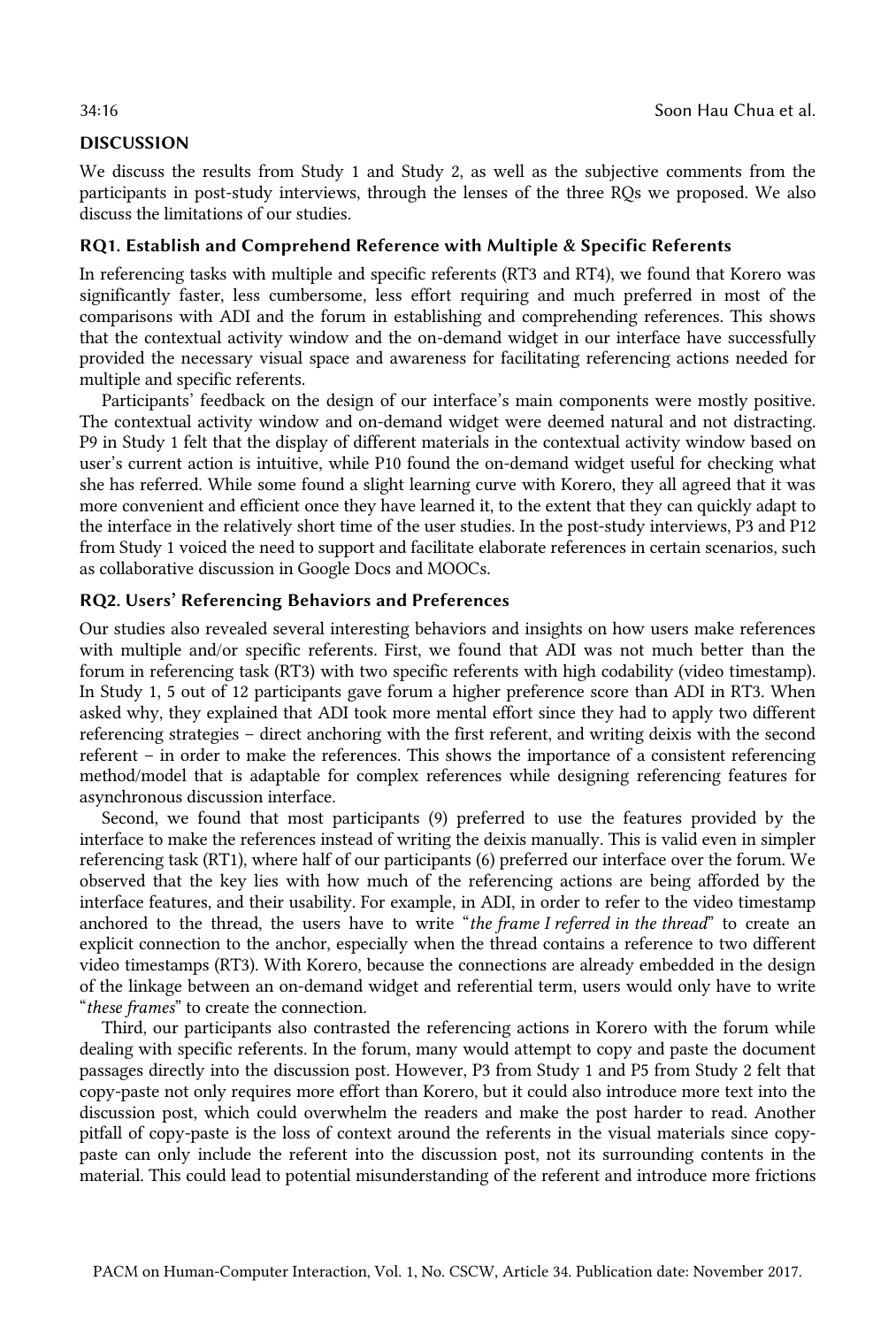for the readers to go through the materials in detail. The way referent is being visualized in the contextual activity window of Korero allows users to see the referent's surrounding context in the visual material easily.

## **RQ3. Implications on Making References and Beyond**

Our studies suggest that Korero can benefit general referencing actions and beyond. First, Korero makes it easy for readers to see what other posters are referring to in the interface. Reflecting on her past experiences in using the forum, P4 from Study 2 recalled she often had to read deixes that were confusing and unclear to her, and she felt that Korero could mitigate this issue. From the poster's perspective, P12 from Study 1 thought that using Korero allows her to double-check her references easily before posting.

Second, Korero can potentially encourage readers to check out the materials referred in the discussions. When we asked Study 2's participants how often they checked out the materials referred in the forum they had used before, most told us that they rarely do so unless it is mandatory or referred by the course instructor. They cited a general reluctance to switch to a different tab or window to view the materials as one of the main impediments. After the study, P9 and P10 from Study 1 felt that Korero's capability to check out the referents within the same interface could encourage learners to check out the materials. This was echoed by most of our participants in Study 2, including P10 and P12, who brought up this sentiment themselves.

### **Limitations**

Our evaluation has a few limitations that need to be taken into account while applying the lessons from this work. First, we did not study every possible referencing task within the codability and discriminability parameters in our study context, which could answer other interesting questions on referencing and discussions. For example, can our interface be used equally well in discussions with less need for making references? Can our interface handle a large number of referents in a usable manner? While our studies and post-study interviews have shed some hypothetical light on these questions, further study is necessary to answer them concretely. Second, even though we designed simulated discussion posting and reading tasks for our evaluation, the tasks were not conducted in a natural setting. Thus, it remains to be seen whether our interface has any drawbacks in actual usage. We plan to carry out an ecological validity investigation as our future work.

## **CONCLUSION AND FUTURE WORK**

This paper investigates the design of an asynchronous discussion interface that facilitates the establishment and comprehension of references with multiple and specific referent materials. We evaluated our interface and found that it is less cumbersome and requires less time and effort compared to existing interfaces. Our evaluation also suggests potential benefits beyond referencing that we would like to explore in our future work. First, we plan to deploy our interface in actual courses with substantial learning discussions held online to investigate its efficacy in an ecologically valid setting. We are interested in studying its impact on students' engagement in the discussion activities and the learning materials, as well as investigating its impact on learning gained by administering pre-tests and post-tests. As our work targets a general feature of the discussion system commonly used for peer learning, the findings in this paper can be generalizable to learning activities that involve asynchronous discussion, such as group assignments and collaborative video watching, where multiple learning materials could be involved. Second, we plan to explore other meaningful interactions on the referent objects/materials to better utilize visual materials in the collaborative discourse. Third, we intend to support other forms of visual materials (e.g., webpages, images) on top of PDF documents and videos in the next iteration of our interface.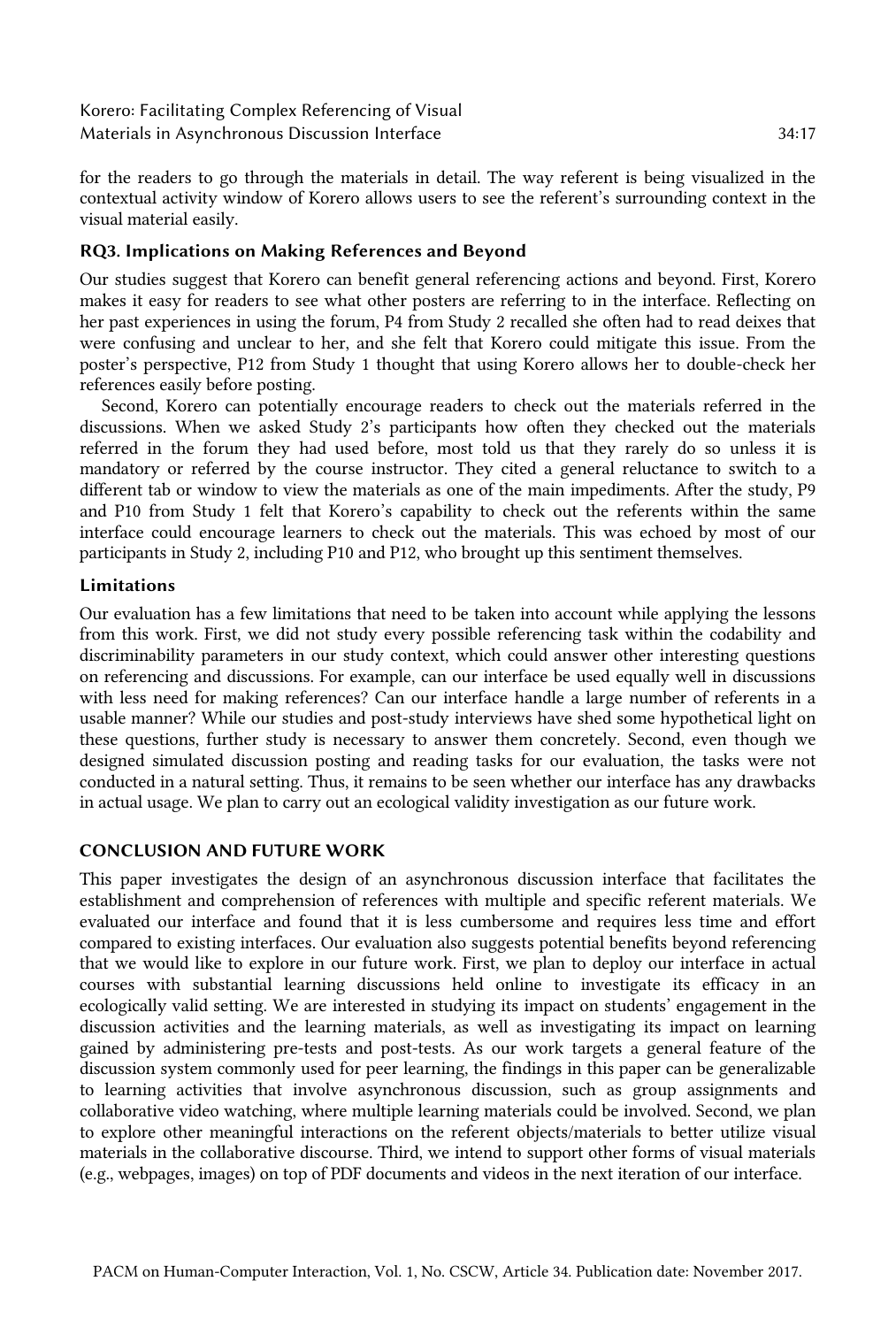## **ACKNOWLEDGEMENTS**

The authors would like to thank the course staff of NM2103 and CS4249 from the National University of Singapore for study advertisement and recruitment. Soon Hau Chua is supported by the NUS Graduate School for Integrative Sciences and Engineering (NGS) Scholarship. This work was supported by the National University of Singapore Academic Research Fund T1 251RES1617 and the Institute for Information & Communications Technology Promotion (IITP) grant by the Korea government (MSIT) (No.2017-0-00537, Development of Autonomous IoT Collaboration Framework for Space Intelligence).

## **REFERENCES**

- [1] Michael Baker, Tia Hansen, Richard Joiner, and David Traum. 1999. The role of grounding in collaborative learning tasks. *Collaborative learning: Cognitive and computational approaches*: 31–63.
- [2] Aaron Bangor, Philip T Kortum, and James T Miller. 2008. An empirical evaluation of the system usability scale. *Intl. Journal of Human--Computer Interaction* 24, 6: 574–594.
- [3] H Russell Bernard and Gery W Ryan. 2009. *Analyzing qualitative data: Systematic approaches*. SAGE publications.
- [4] A J Brush, David Bargeron, Jonathan Grudin, Alan Borning, and Anoop Gupta. 2002. Supporting interaction outside of class: anchored discussions vs. discussion boards. In *Proceedings of the Conference on Computer Support for Collaborative Learning: Foundations for a CSCL Community*, 425–434.
- [5] Herbert H Clark and Susan E Brennan. 1991. Grounding in communication. *Perspectives on socially shared cognition* 13, 1991: 127–149.
- [6] Herbert H Clark and Deanna Wilkes-Gibbs. 1986. Referring as a collaborative process. *Cognition* 22, 1: 1–39.
- [7] Derrick Coetzee, Armando Fox, Marti A Hearst, and Bjoern Hartmann. 2014. Chatrooms in MOOCs: all talk and no action. In *In Proc. of ACM L@S '14*, 127–136.
- [8] Brian Dorn, Larissa B Schroeder, and Adam Stankiewicz. 2015. Piloting TrACE: Exploring spatiotemporal anchored collaboration in asynchronous learning. In *Proceedings of the 18th ACM Conference on Computer Supported Cooperative Work & Social Computing*, 393–403.
- [9] Paul Dourish and Victoria Bellotti. 1992. Awareness and coordination in shared workspaces. In *Proceedings of the 1992 ACM conference on Computer-supported cooperative work*, 107–114.
- [10] Michael Eisenberg and Gerhard Fischer. 2014. MOOCs: A perspective from the learning sciences. *Proceedings of ICLS 2014*.
- [11] Susan R Fussell, Robert E Kraut, and Jane Siegel. 2000. Coordination of communication: Effects of shared visual context on collaborative work. In *Proceedings of the 2000 ACM conference on Computer supported cooperative work*, 21–30.
- [12] Susan R Fussell, Leslie D Setlock, Jie Yang, Jiazhi Ou, Elizabeth Mauer, and Adam D I Kramer. 2004. Gestures over video streams to support remote collaboration on physical tasks. *Human-Computer Interaction* 19, 3: 273–309.
- [13] Fei Gao, Tianyi Zhang, and Teresa Franklin. 2013. Designing asynchronous online discussion environments: Recent progress and possible future directions. *British Journal of Educational Technology* 44, 3: 469–483.
- [14] Darren Gergle, Robert E Kraut, and Susan R Fussell. 2013. Using visual information for grounding and awareness in collaborative tasks. *Human--Computer Interaction* 28, 1: 1–39.
- [15] Carl Gutwin and Saul Greenberg. 2002. A descriptive framework of workspace awareness for real-time groupware. *Computer Supported Cooperative Work (CSCW)*11, 3–4: 411–446.
- [16] Carl Gutwin, Mark Roseman, and Saul Greenberg. 1996. A usability study of awareness widgets in a shared workspace groupware system. In *Proceedings of the 1996 ACM conference on Computer supported cooperative work*, 258–267.
- [17] Carl Gutwin, Gwen Stark, and Saul Greenberg. 1995. Support for workspace awareness in educational groupware. In *The first international conference on Computer support for collaborative learning*, 147–156.
- [18] Mark Guzdial and Jennifer Turns. 2000. Effective discussion through a computer-mediated anchored forum. *The journal of the learning sciences* 9, 4: 437–469.
- [19] Michel Hupet, Xavier Seron, and Yves Chantraine. 1991. The effects of the codability and discriminability of the referents on the collaborative referring procedure. *British Journal of Psychology* 82, 4: 449–462.
- [20] David S Kirk and Danaë Stanton Fraser. 2005. The effects of remote gesturing on distance instruction. In *Proceedings of th 2005 conference on Computer support for collaborative learning: learning 2005: the next 10 years!*, 301–310.
- [21] David Kirk and Danae Stanton Fraser. 2006. Comparing remote gesture technologies for supporting collaborative physical tasks. In *Proceedings of the SIGCHI conference on Human Factors in computing systems*, 1191–1200.
- [22] Robert E Kraut, Susan R Fussell, and Jane Siegel. 2003. Visual information as a conversational resource in collaborative physical tasks. *Human-computer interaction* 18, 1: 13–49.
- [23] Benjamin Lafreniere, Tovi Grossman, and George Fitzmaurice. 2013. Community enhanced tutorials: improving tutorials with multiple demonstrations. In *Proceedings of the SIGCHI Conference on Human Factors in Computing Systems*, 1779–1788.